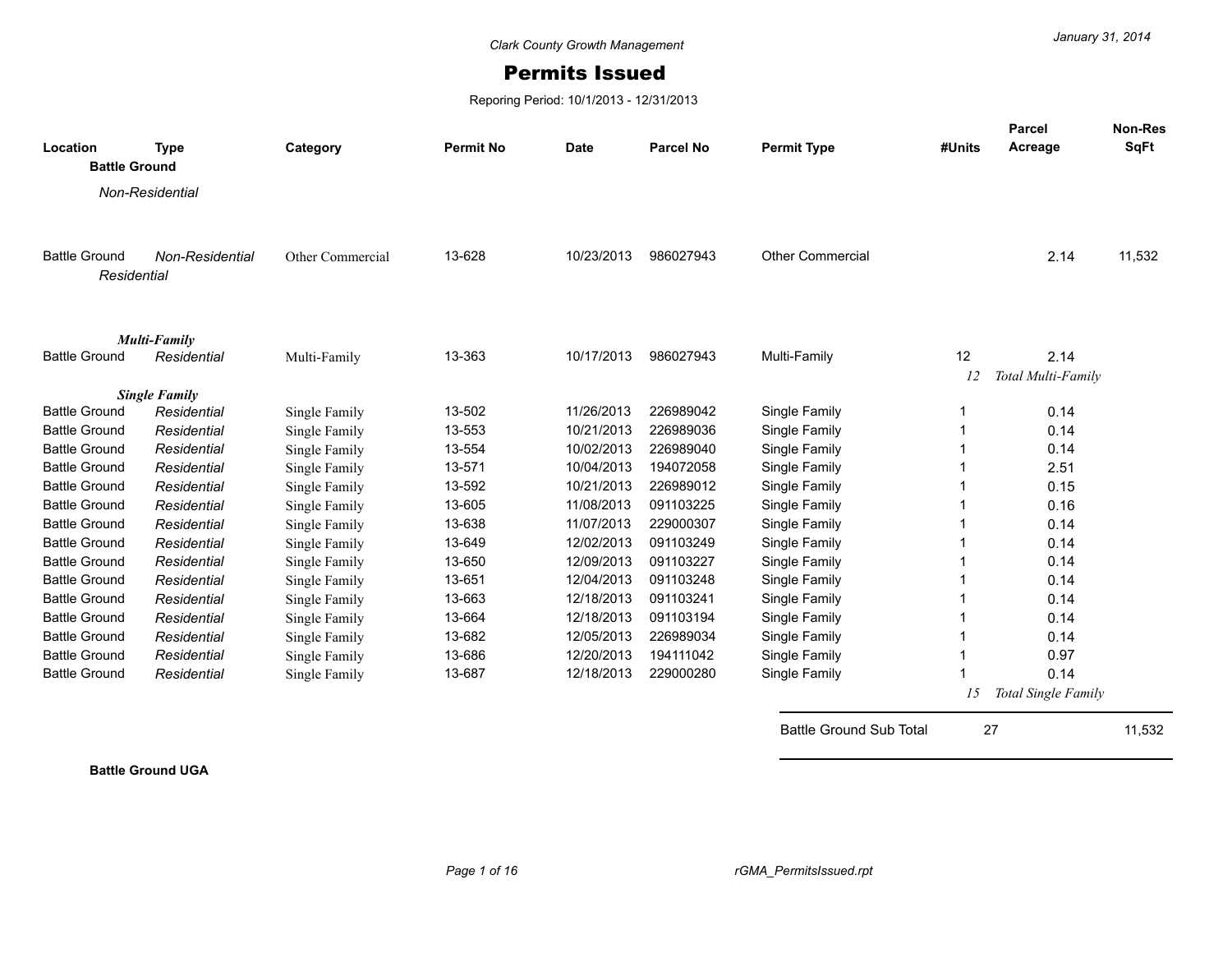| Type        | Category                                                        | <b>Permit No</b> | Date       | <b>Parcel No</b> | <b>Permit Type</b> | #Units | Acreage                     | <b>Non-Res</b><br><b>SqFt</b>                     |
|-------------|-----------------------------------------------------------------|------------------|------------|------------------|--------------------|--------|-----------------------------|---------------------------------------------------|
|             |                                                                 |                  |            |                  |                    |        |                             |                                                   |
|             |                                                                 |                  |            |                  |                    |        |                             |                                                   |
| Residential | Single Family                                                   | SFR2013-00536    | 12/20/2013 | 194218054        | Single Family      |        | 1.00                        |                                                   |
| Residential | Single Family                                                   | SFR2013-00807    | 11/15/2013 | 194218058        | Single Family      |        | 1.06                        |                                                   |
|             |                                                                 |                  |            |                  |                    |        |                             |                                                   |
|             |                                                                 |                  |            |                  |                    |        |                             | 0                                                 |
|             | <b>Battle Ground UGA</b><br>Residential<br><b>Single Family</b> |                  |            |                  |                    |        | Battle Ground UGA Sub Total | Parcel<br>2 Total Single Family<br>$\overline{2}$ |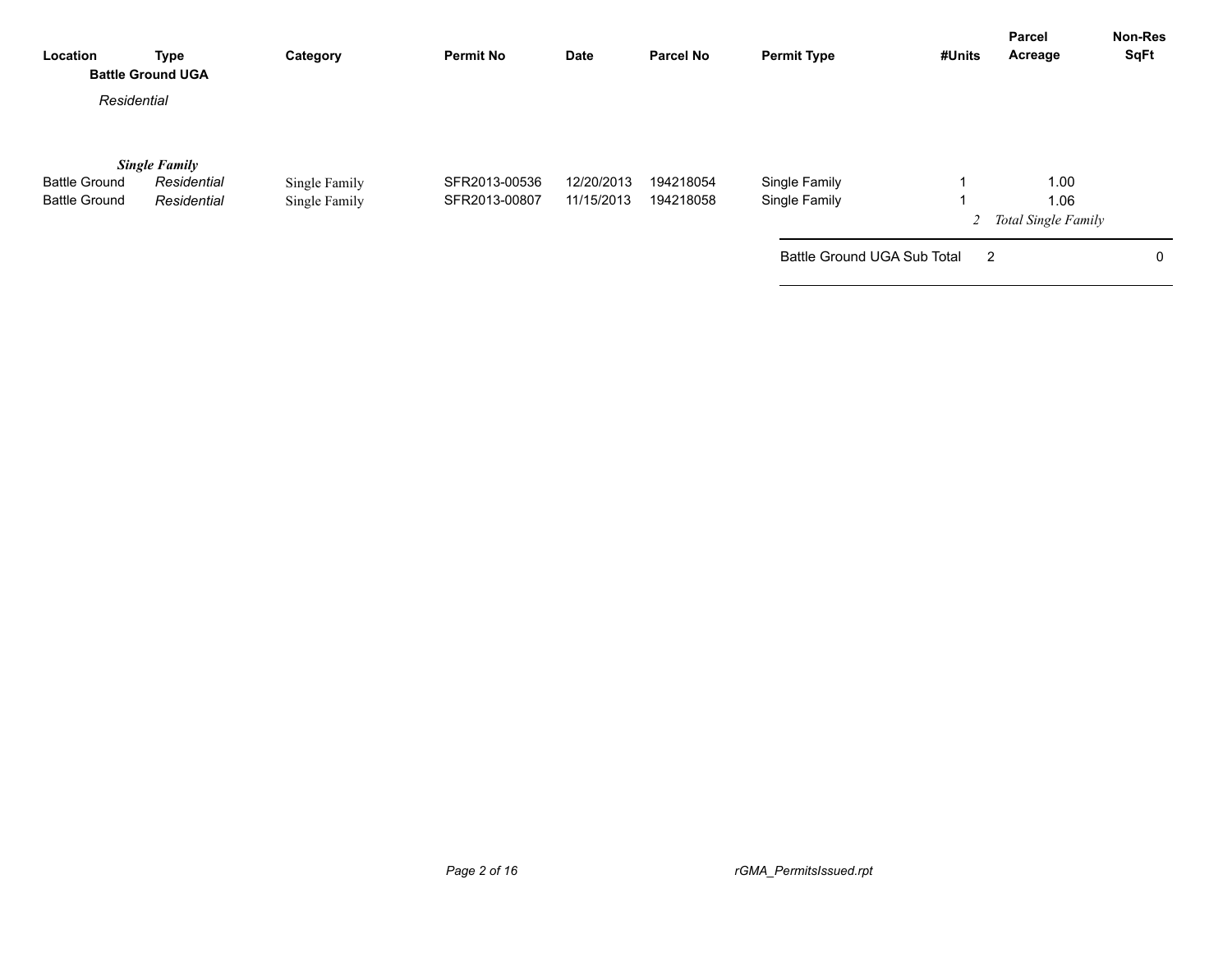|          |                        |               |                  |             |                  |                    |              | Parcel  | Non-Res     |
|----------|------------------------|---------------|------------------|-------------|------------------|--------------------|--------------|---------|-------------|
| Location | <b>Type</b>            | Category      | <b>Permit No</b> | <b>Date</b> | <b>Parcel No</b> | <b>Permit Type</b> | #Units       | Acreage | <b>SqFt</b> |
|          | Camas                  |               |                  |             |                  |                    |              |         |             |
|          | Non-Residential        |               |                  |             |                  |                    |              |         |             |
|          |                        |               |                  |             |                  |                    |              |         |             |
| Camas    | <b>Non-Residential</b> | Office        | 201406           | 10/09/2013  | 126246000        | Office             |              | 96.54   | 115,000     |
|          | Residential            |               |                  |             |                  |                    |              |         |             |
|          |                        |               |                  |             |                  |                    |              |         |             |
|          | <b>Single Family</b>   |               |                  |             |                  |                    |              |         |             |
| Camas    | Residential            | Single Family | 201396           | 11/18/2013  | 081958427        | Single Family      | 1            | 0.06    |             |
| Camas    | Residential            | Single Family | 201397           | 11/18/2013  | 081958426        | Single Family      | $\mathbf{1}$ | 0.03    |             |
| Camas    | Residential            | Single Family | 201398           | 11/18/2013  | 081958424        | Single Family      | $\mathbf{1}$ | 0.04    |             |
| Camas    | Residential            | Single Family | 201399           | 11/18/2013  | 081958425        | Single Family      | $\mathbf{1}$ | 0.03    |             |
| Camas    | Residential            | Single Family | 201400           | 11/21/2013  | 081958428        | Single Family      | 1            | 0.08    |             |
| Camas    | Residential            | Single Family | 201401           | 11/21/2013  | 081958429        | Single Family      | $\mathbf{1}$ | 0.04    |             |
| Camas    | Residential            | Single Family | 201402           | 11/21/2013  | 081958430        | Single Family      | $\mathbf{1}$ | 0.06    |             |
| Camas    | Residential            | Single Family | 201403           | 11/21/2013  | 081958431        | Single Family      | $\mathbf{1}$ | 0.06    |             |
| Camas    | Residential            | Single Family | 201404           | 11/21/2013  | 081958432        | Single Family      | $\mathbf{1}$ | 0.04    |             |
| Camas    | Residential            | Single Family | 201405           | 11/21/2013  | 081958433        | Single Family      | 1            | 0.08    |             |
| Camas    | Residential            | Single Family | 201407           | 10/02/2013  | 177663094        | Single Family      | $\mathbf{1}$ | 0.11    |             |
| Camas    | Residential            | Single Family | 201408           | 10/02/2013  | 092231046        | Single Family      | $\mathbf{1}$ | 0.53    |             |
| Camas    | Residential            | Single Family | 201409           | 10/09/2013  | 084921002        | Single Family      | $\mathbf{1}$ | 0.25    |             |
| Camas    | Residential            | Single Family | 201410           | 10/11/2013  | 986030975        | Single Family      | 1            | 0.09    |             |
| Camas    | Residential            | Single Family | 201411           | 10/11/2013  | 986030976        | Single Family      | $\mathbf{1}$ | 0.10    |             |
| Camas    | Residential            | Single Family | 201412           | 10/11/2013  | 986031340        | Single Family      | $\mathbf{1}$ | 0.20    |             |
| Camas    | Residential            | Single Family | 201413           | 10/11/2013  | 125403072        | Single Family      | $\mathbf{1}$ | 0.22    |             |
| Camas    | Residential            | Single Family | 201414           | 10/11/2013  | 986030276        | Single Family      | 1            | 0.17    |             |
| Camas    | Residential            | Single Family | 201415           | 10/24/2013  | 084921124        | Single Family      | $\mathbf{1}$ | 0.24    |             |
| Camas    | Residential            | Single Family | 201416           | 10/24/2013  | 084921126        | Single Family      | $\mathbf{1}$ | 0.24    |             |
| Camas    | Residential            | Single Family | 201417           | 10/28/2013  | 986031260        | Single Family      | $\mathbf{1}$ | 0.17    |             |
| Camas    | Residential            | Single Family | 201418           | 11/06/2013  | 986031338        | Single Family      | $\mathbf{1}$ | 0.23    |             |
| Camas    | Residential            | Single Family | 201419           | 11/08/2013  | 124817322        | Single Family      | $\mathbf{1}$ | 0.24    |             |
| Camas    | Residential            | Single Family | 201420           | 11/13/2013  | 083144016        | Single Family      | $\mathbf{1}$ | 0.26    |             |
| Camas    | Residential            | Single Family | 201421           | 11/18/2013  | 986031339        | Single Family      | 1            | 0.21    |             |
| Camas    | Residential            | Single Family | 201422           | 11/18/2013  | 175956004        | Single Family      | $\mathbf{1}$ | 0.23    |             |
| Camas    | Residential            | Single Family | 201423           | 12/03/2013  | 986030748        | Single Family      | $\mathbf{1}$ | 0.25    |             |
| Camas    | Residential            | Single Family | 201424           | 12/12/2013  | 986032369        | Single Family      | $\mathbf{1}$ | 0.20    |             |
| Camas    | Residential            | Single Family | 201425           | 12/12/2013  | 986032370        | Single Family      | $\mathbf{1}$ | 0.16    |             |
| Camas    | Residential            | Single Family | 201426           | 12/13/2013  | 986031320        | Single Family      | $\mathbf{1}$ | 0.18    |             |
| Camas    | Residential            | Single Family | 201427           | 12/19/2013  | 115956000        | Single Family      | 1            | 0.34    |             |
|          |                        |               |                  |             |                  |                    |              |         |             |

*Page 3 of 16 rGMA\_PermitsIssued.rpt*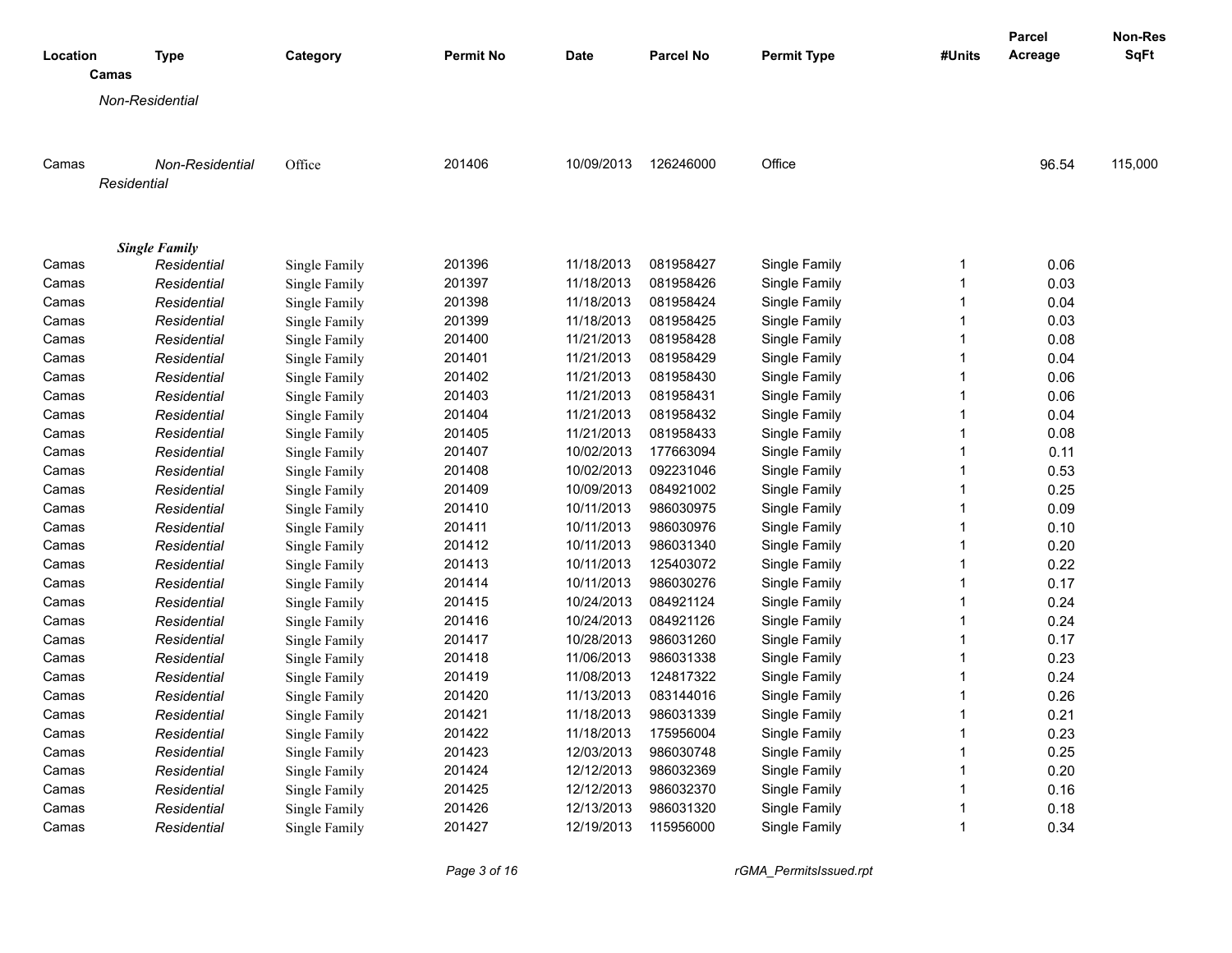| Location<br>Camas | <b>Type</b>                         | Category      | <b>Permit No</b> | <b>Date</b> | <b>Parcel No</b> | <b>Permit Type</b>  | #Units  | Parcel<br>Acreage           | Non-Res<br>SqFt |
|-------------------|-------------------------------------|---------------|------------------|-------------|------------------|---------------------|---------|-----------------------------|-----------------|
| Residential       |                                     |               |                  |             |                  |                     |         |                             |                 |
| Camas             | <b>Single Family</b><br>Residential | Single Family | 201428           | 12/31/2013  | 084136025        | Single Family       | 1<br>32 | 0.25<br>Total Single Family |                 |
|                   |                                     |               |                  |             |                  | Camas Sub Total     | 32      |                             | 115,000         |
| <b>Camas UGA</b>  |                                     |               |                  |             |                  |                     |         |                             |                 |
| Residential       |                                     |               |                  |             |                  |                     |         |                             |                 |
| Camas UGA         | <b>Single Family</b><br>Residential | Single Family | SFR2013-00695    | 10/02/2013  | 125662164        | Single Family       | 1       | 0.13<br>Total Single Family |                 |
|                   |                                     |               |                  |             |                  | Camas UGA Sub Total | 1       |                             | 0               |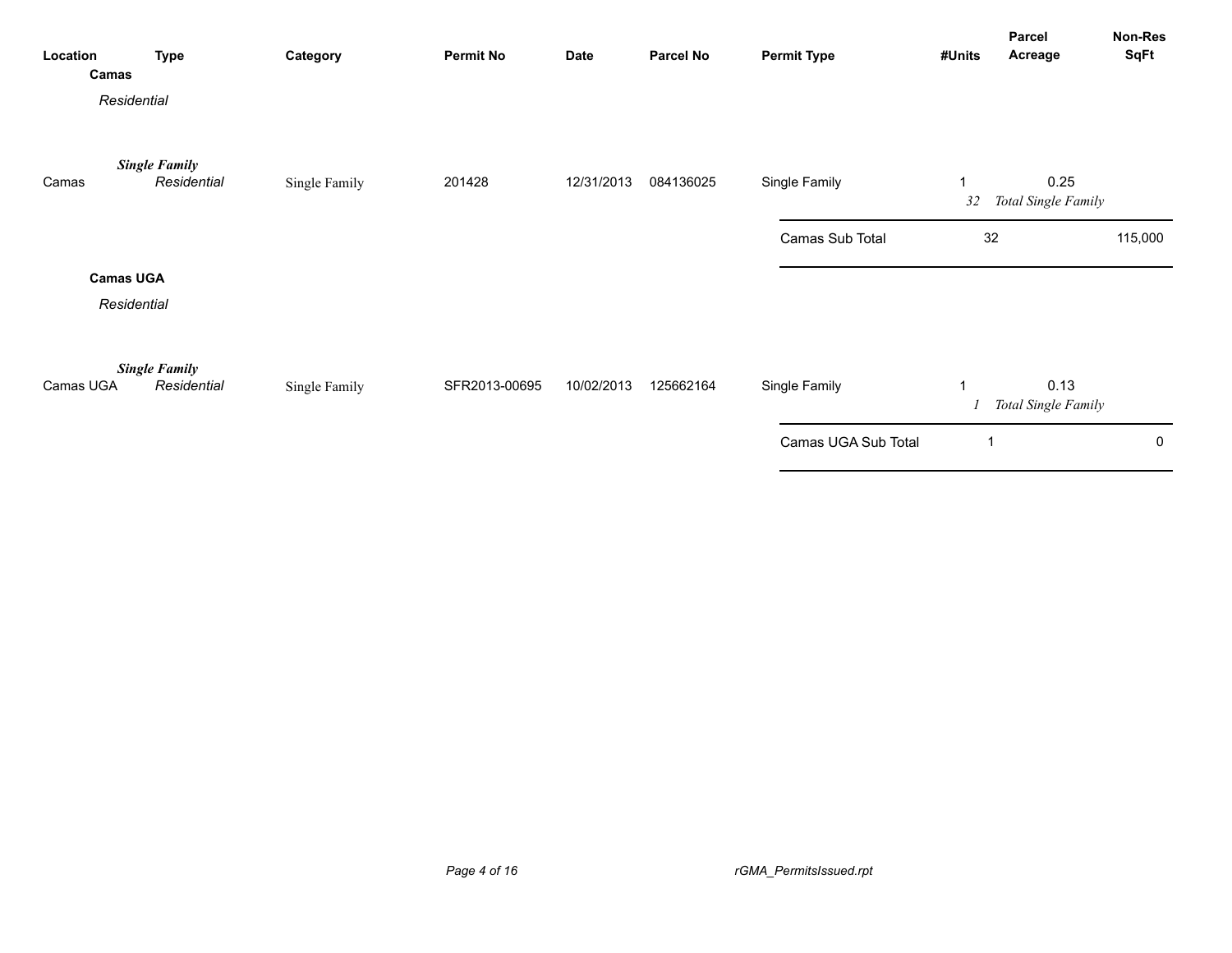| <b>Type</b>          | Category                 | <b>Permit No</b> | <b>Date</b> | <b>Parcel No</b> | <b>Permit Type</b>  | #Units | Acreage | Non-Res<br><b>SqFt</b>                                   |
|----------------------|--------------------------|------------------|-------------|------------------|---------------------|--------|---------|----------------------------------------------------------|
|                      |                          |                  |             |                  |                     |        |         |                                                          |
| <b>Single Family</b> |                          |                  |             |                  |                     |        |         |                                                          |
| Residential          | Single Family            | 1300000997       | 10/08/2013  | 258905060        | Single Family       |        | 0.17    |                                                          |
| Residential          | Single Family            | RN13-001         | 11/20/2013  | 063472836        | Single Family       |        | 0.25    |                                                          |
|                      |                          |                  |             |                  |                     |        |         |                                                          |
|                      |                          |                  |             |                  | La Center Sub Total |        |         | 0                                                        |
|                      | La Center<br>Residential |                  |             |                  |                     |        |         | <b>Parcel</b><br>2 Total Single Family<br>$\overline{2}$ |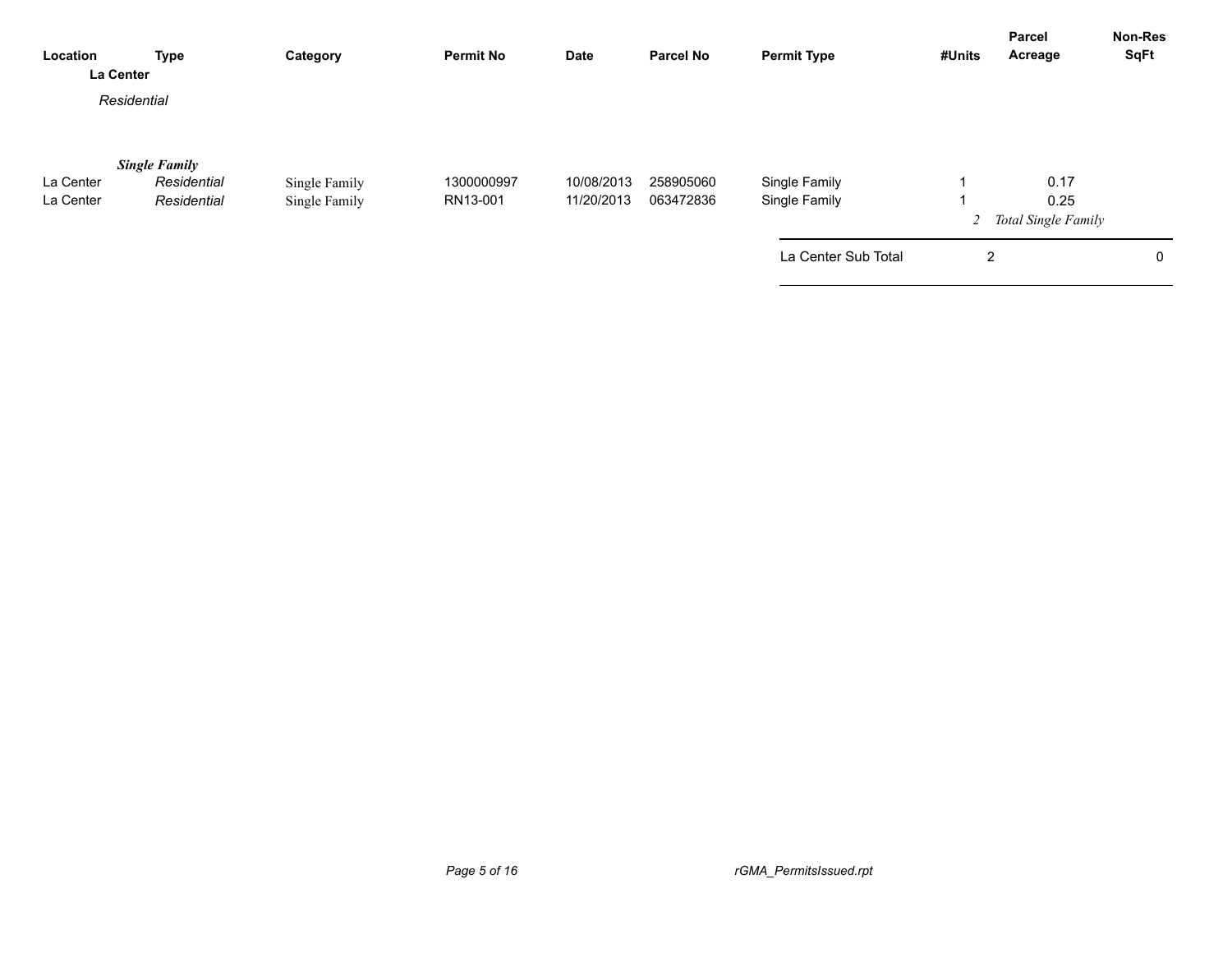|                        |                      |                  |                  |             |                  |                         |              | Parcel  | Non-Res     |
|------------------------|----------------------|------------------|------------------|-------------|------------------|-------------------------|--------------|---------|-------------|
| Location<br>Ridgefield | <b>Type</b>          | Category         | <b>Permit No</b> | <b>Date</b> | <b>Parcel No</b> | <b>Permit Type</b>      | #Units       | Acreage | <b>SqFt</b> |
|                        | Non-Residential      |                  |                  |             |                  |                         |              |         |             |
|                        |                      |                  |                  |             |                  |                         |              |         |             |
| Ridgefield             | Non-Residential      | Other Commercial | BLD-13-0127      | 12/05/2013  | 214066010        | <b>Other Commercial</b> |              | 5.67    | 62,000      |
| Residential            |                      |                  |                  |             |                  |                         |              |         |             |
|                        |                      |                  |                  |             |                  |                         |              |         |             |
|                        | <b>Single Family</b> |                  |                  |             |                  |                         |              |         |             |
| Ridgefield             | Residential          | Single Family    | BLD-13-0160      | 11/06/2013  | 986029116        | Single Family           | 1            | 0.07    |             |
| Ridgefield             | Residential          | Single Family    | BLD-13-0161      | 11/06/2013  | 986029117        | Single Family           | 1            | 0.05    |             |
| Ridgefield             | Residential          | Single Family    | BLD-13-0162      | 11/06/2013  | 986029118        | Single Family           | 1            | 0.07    |             |
| Ridgefield             | Residential          | Single Family    | BLD-13-0163      | 11/06/2013  | 986029112        | Single Family           | $\mathbf{1}$ | 0.07    |             |
| Ridgefield             | Residential          | Single Family    | BLD-13-0164      | 11/06/2013  | 986029113        | Single Family           | 1            | 0.05    |             |
| Ridgefield             | Residential          | Single Family    | BLD-13-0165      | 11/06/2013  | 986029114        | Single Family           | 1            | 0.05    |             |
| Ridgefield             | Residential          | Single Family    | BLD-13-0166      | 11/06/2013  | 986029115        | Single Family           | 1            | 0.06    |             |
| Ridgefield             | Residential          | Single Family    | BLD-13-0173      | 10/16/2013  | 986030711        | Single Family           | 1            | 0.09    |             |
| Ridgefield             | Residential          | Single Family    | BLD-13-0178      | 10/01/2013  | 068318290        | Single Family           | 1            | 0.15    |             |
| Ridgefield             | Residential          | Single Family    | BLD-13-0179      | 10/22/2013  | 986028240        | Single Family           | 1            | 0.11    |             |
| Ridgefield             | Residential          | Single Family    | BLD-13-0184      | 10/11/2013  | 986030702        | Single Family           | 1            | 0.09    |             |
| Ridgefield             | Residential          | Single Family    | BLD-13-0185      | 10/09/2013  | 067369100        | Single Family           | 1            | 0.20    |             |
| Ridgefield             | Residential          | Single Family    | BLD-13-0186      | 10/16/2013  | 220032266        | Single Family           | 1            | 0.45    |             |
| Ridgefield             | Residential          | Single Family    | BLD-13-0187      | 10/09/2013  | 986030700        | Single Family           | 1            | 0.08    |             |
| Ridgefield             | Residential          | Single Family    | BLD-13-0188      | 10/10/2013  | 121061030        | Single Family           | 1            | 0.40    |             |
| Ridgefield             | Residential          | Single Family    | BLD-13-0189      | 10/21/2013  | 986030942        | Single Family           | 1            | 0.11    |             |
| Ridgefield             | Residential          | Single Family    | BLD-13-0190      | 10/29/2013  | 986030943        | Single Family           | 1            | 0.11    |             |
| Ridgefield             | Residential          | Single Family    | BLD-13-0191      | 10/29/2013  | 986030944        | Single Family           | 1            | 0.12    |             |
| Ridgefield             | Residential          | Single Family    | BLD-13-0192      | 10/15/2013  | 986030646        | Single Family           | 1            | 0.12    |             |
| Ridgefield             | Residential          | Single Family    | BLD-13-0194      | 11/20/2013  | 220032262        | Single Family           | 1            | 0.40    |             |
| Ridgefield             | Residential          | Single Family    | BLD-13-0196      | 10/30/2013  | 067369022        | Single Family           | 1            | 0.29    |             |
| Ridgefield             | Residential          | Single Family    | BLD-13-0198      | 11/06/2013  | 220032272        | Single Family           | 1            | 0.30    |             |
| Ridgefield             | Residential          | Single Family    | BLD-13-0200      | 11/06/2013  | 986028715        | Single Family           | 1            | 0.17    |             |
| Ridgefield             | Residential          | Single Family    | BLD-13-0202      | 11/05/2013  | 986030673        | Single Family           | 1            | 0.07    |             |
| Ridgefield             | Residential          | Single Family    | BLD-13-0203      | 11/05/2013  | 986030657        | Single Family           | 1            | 0.11    |             |
| Ridgefield             | Residential          | Single Family    | BLD-13-0204      | 11/08/2013  | 219380056        | Single Family           | 1            | 0.14    |             |
| Ridgefield             | Residential          | Single Family    | BLD-13-0210      | 11/21/2013  | 986030643        | Single Family           | 1            | 0.09    |             |
| Ridgefield             | Residential          | Single Family    | BLD-13-0212      | 11/26/2013  | 986030924        | Single Family           | 1            | 0.11    |             |
| Ridgefield             | Residential          | Single Family    | BLD-13-0213      | 12/10/2013  | 986030916        | Single Family           | 1            | 0.16    |             |
| Ridgefield             | Residential          | Single Family    | BLD-13-0217      | 12/26/2013  | 986030937        | Single Family           | 1            | 0.12    |             |
| Ridgefield             | Residential          | Single Family    | BLD-13-0218      | 12/26/2013  | 986030938        | Single Family           | 1            | 0.11    |             |

*Page 6 of 16 rGMA\_PermitsIssued.rpt*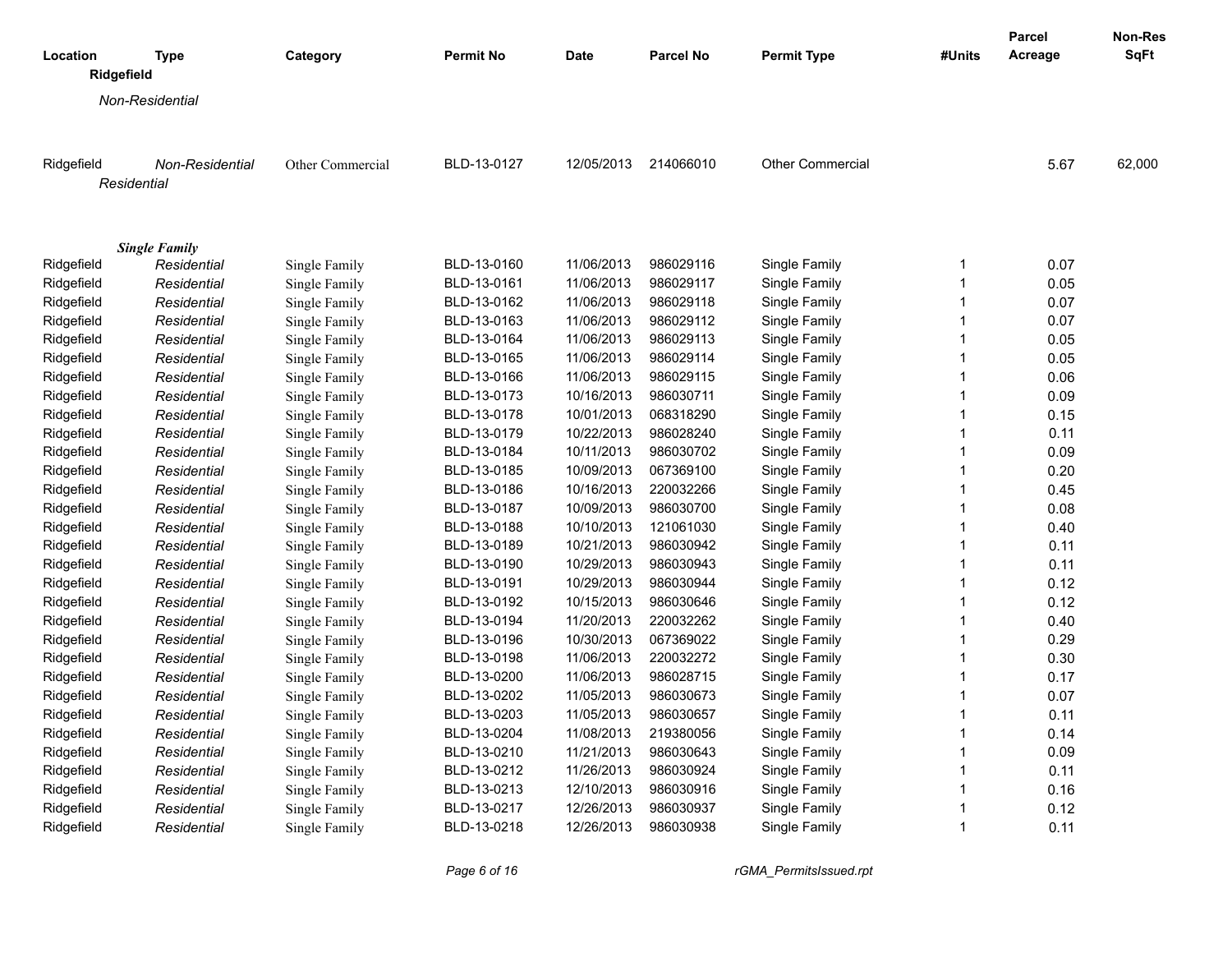| Location<br>Ridgefield   | <b>Type</b>                         | Category                       | <b>Permit No</b>           | <b>Date</b>              | Parcel No              | <b>Permit Type</b>             | #Units | Parcel<br>Acreage           | Non-Res<br>SqFt |
|--------------------------|-------------------------------------|--------------------------------|----------------------------|--------------------------|------------------------|--------------------------------|--------|-----------------------------|-----------------|
| Residential              |                                     |                                |                            |                          |                        |                                |        |                             |                 |
|                          | <b>Single Family</b>                |                                |                            |                          |                        |                                |        |                             |                 |
| Ridgefield               | Residential                         | Single Family                  | BLD-13-0219                | 12/26/2013               | 986030939<br>986030940 | Single Family                  |        | 0.12                        |                 |
| Ridgefield<br>Ridgefield | Residential<br>Residential          | Single Family<br>Single Family | BLD-13-0220<br>BLD-13-0221 | 12/26/2013<br>12/26/2013 | 986030941              | Single Family<br>Single Family |        | 0.14<br>0.11                |                 |
|                          |                                     |                                |                            |                          |                        |                                | 34     | Total Single Family         |                 |
|                          |                                     |                                |                            |                          |                        | Ridgefield Sub Total           | 34     |                             | 62,000          |
|                          | <b>Ridgefield UGA</b>               |                                |                            |                          |                        |                                |        |                             |                 |
| Residential              |                                     |                                |                            |                          |                        |                                |        |                             |                 |
| Ridgefield UG.           | <b>Single Family</b><br>Residential | Single Family                  | SFR2013-00690              | 10/18/2013               | 216495000              | Single Family                  | 1      | 2.36<br>Total Single Family |                 |
|                          |                                     |                                |                            |                          |                        | Ridgefield UGA Sub Total       | 1      |                             | 0               |
|                          |                                     |                                |                            |                          |                        |                                |        |                             |                 |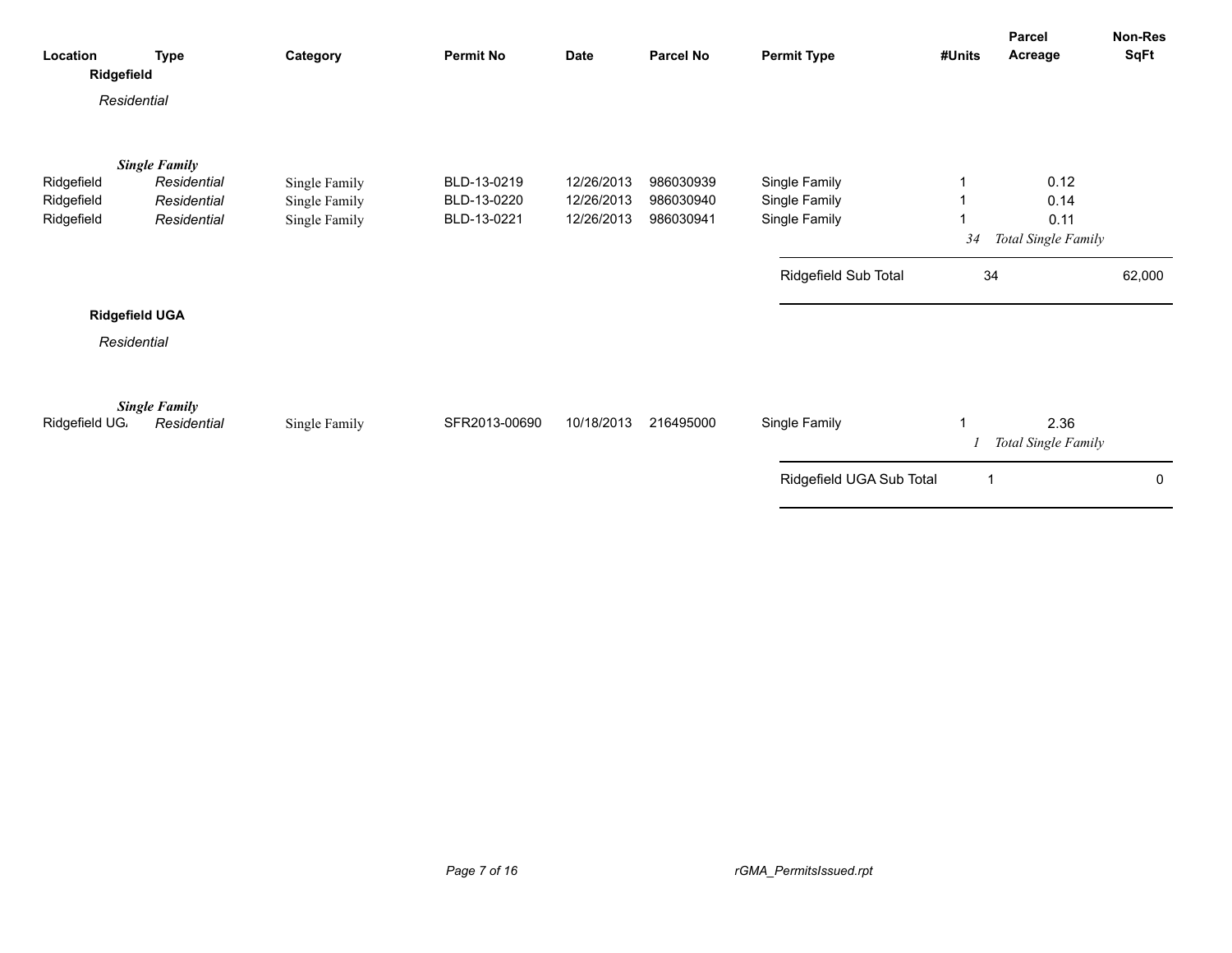| Location<br>Vancouver | <b>Type</b>                         | Category      | <b>Permit No</b> | <b>Date</b> | <b>Parcel No</b> | <b>Permit Type</b> | #Units       | <b>Parcel</b><br>Acreage | Non-Res<br>SqFt |
|-----------------------|-------------------------------------|---------------|------------------|-------------|------------------|--------------------|--------------|--------------------------|-----------------|
|                       |                                     |               |                  |             |                  |                    |              |                          |                 |
|                       | Residential                         |               |                  |             |                  |                    |              |                          |                 |
|                       |                                     |               |                  |             |                  |                    |              |                          |                 |
|                       |                                     |               |                  |             |                  |                    |              |                          |                 |
| Vancouver             | <b>Single Family</b><br>Residential | Mobile Home   | RES-157687       | 12/09/2013  | 109774314        | Mobile Home        | $\mathbf{1}$ | 0.11                     |                 |
| Vancouver             | Residential                         | Mobile Home   | RES-157800       | 11/27/2013  | 157531000        | Mobile Home        | $\mathbf{1}$ | 9.68                     |                 |
| Vancouver             | Residential                         | Single Family | RES-153373       | 12/12/2013  | 162674004        | Single Family      | $\mathbf{1}$ | 0.10                     |                 |
| Vancouver             | Residential                         | Single Family | RES-154273       | 12/09/2013  | 037916739        | Single Family      | $\mathbf{1}$ | 0.23                     |                 |
| Vancouver             | Residential                         | Single Family | RES-155534       | 11/01/2013  | 126809010        | Single Family      | $\mathbf{1}$ | 0.09                     |                 |
| Vancouver             | Residential                         | Single Family | RES-155581       | 11/01/2013  | 126809012        | Single Family      | 1            | 0.09                     |                 |
| Vancouver             | Residential                         | Single Family | RES-155817       | 11/18/2013  | 109951172        | Single Family      | 1            | 0.06                     |                 |
| Vancouver             | Residential                         | Single Family | RES-155818       | 11/18/2013  | 109951194        | Single Family      | $\mathbf{1}$ | 0.06                     |                 |
| Vancouver             | Residential                         | Single Family | RES-155822       | 11/18/2013  | 109951192        | Single Family      | $\mathbf{1}$ | 0.06                     |                 |
| Vancouver             | Residential                         | Single Family | RES-155922       | 11/08/2013  | 166834010        | Single Family      | $\mathbf{1}$ | 0.33                     |                 |
| Vancouver             | Residential                         | Single Family | RES-156022       | 11/01/2013  | 986026522        | Single Family      | $\mathbf{1}$ | 0.15                     |                 |
| Vancouver             | Residential                         | Single Family | RES-156023       | 11/01/2013  | 986026521        | Single Family      | $\mathbf{1}$ | 0.07                     |                 |
| Vancouver             | Residential                         | Single Family | RES-156157       | 12/02/2013  | 126808176        | Single Family      | $\mathbf{1}$ | 0.05                     |                 |
| Vancouver             | Residential                         | Single Family | RES-156159       | 12/02/2013  | 126808178        | Single Family      | 1            | 0.06                     |                 |
| Vancouver             | Residential                         | Single Family | RES-156173       | 11/05/2013  | 043640000        | Single Family      | 1            | 0.10                     |                 |
| Vancouver             | Residential                         | Single Family | RES-156175       | 11/12/2013  | 166795000        | Single Family      | $\mathbf{1}$ | 0.21                     |                 |
| Vancouver             | Residential                         | Single Family | RES-156181       | 12/02/2013  | 126808174        | Single Family      | $\mathbf{1}$ | 0.05                     |                 |
| Vancouver             | Residential                         | Single Family | RES-156186       | 12/02/2013  | 126808172        | Single Family      | 1            | 0.07                     |                 |
| Vancouver             | Residential                         | Single Family | RES-156349       | 11/07/2013  | 164786078        | Single Family      | $\mathbf{1}$ | 0.23                     |                 |
| Vancouver             | Residential                         | Single Family | RES-156768       | 11/26/2013  | 101403602        | Single Family      | $\mathbf{1}$ | 0.07                     |                 |
| Vancouver             | Residential                         | Single Family | RES-156769       | 12/17/2013  | 101403616        | Single Family      | $\mathbf{1}$ | 0.08                     |                 |
| Vancouver             | Residential                         | Single Family | RES-156770       | 12/17/2013  | 101403612        | Single Family      | 1            | 0.07                     |                 |
| Vancouver             | Residential                         | Single Family | RES-156789       | 12/17/2013  | 101403614        | Single Family      | $\mathbf{1}$ | 0.07                     |                 |
| Vancouver             | Residential                         | Single Family | RES-156796       | 11/13/2013  | 110280030        | Single Family      | $\mathbf{1}$ | 0.18                     |                 |
| Vancouver             | Residential                         | Single Family | RES-157045       | 11/25/2013  | 037910490        | Single Family      | $\mathbf{1}$ | 0.51                     |                 |
| Vancouver             | Residential                         | Single Family | RES-157063       | 11/25/2013  | 126809050        | Single Family      | 1            | 0.08                     |                 |
| Vancouver             | Residential                         | Single Family | RES-157065       | 11/25/2013  | 126809052        | Single Family      | $\mathbf{1}$ | 0.07                     |                 |
| Vancouver             | Residential                         | Single Family | RES-157068       | 11/19/2013  | 122575010        | Single Family      | $\mathbf{1}$ | 0.20                     |                 |
| Vancouver             | Residential                         | Single Family | RES-157134       | 11/25/2013  | 122575032        | Single Family      | $\mathbf{1}$ | 0.21                     |                 |
| Vancouver             | Residential                         | Single Family | RES-157313       | 12/12/2013  | 037918508        | Single Family      | $\mathbf{1}$ | 0.18                     |                 |
| Vancouver             | Residential                         | Single Family | RES-157557       | 12/09/2013  | 109951164        | Single Family      | $\mathbf{1}$ | 0.06                     |                 |
| Vancouver             | Residential                         | Single Family | RES-157559       | 12/09/2013  | 109951170        | Single Family      | 1            | 0.06                     |                 |
| Vancouver             | Residential                         | Single Family | RES-157560       | 12/09/2013  | 109951168        | Single Family      | 1            | 0.06                     |                 |
| Vancouver             | Residential                         | Single Family | RES-157561       | 12/09/2013  | 109951166        | Single Family      | $\mathbf{1}$ | 0.06                     |                 |
|                       |                                     |               |                  |             |                  |                    |              | $24$ Tatal Cinals Equils |                 |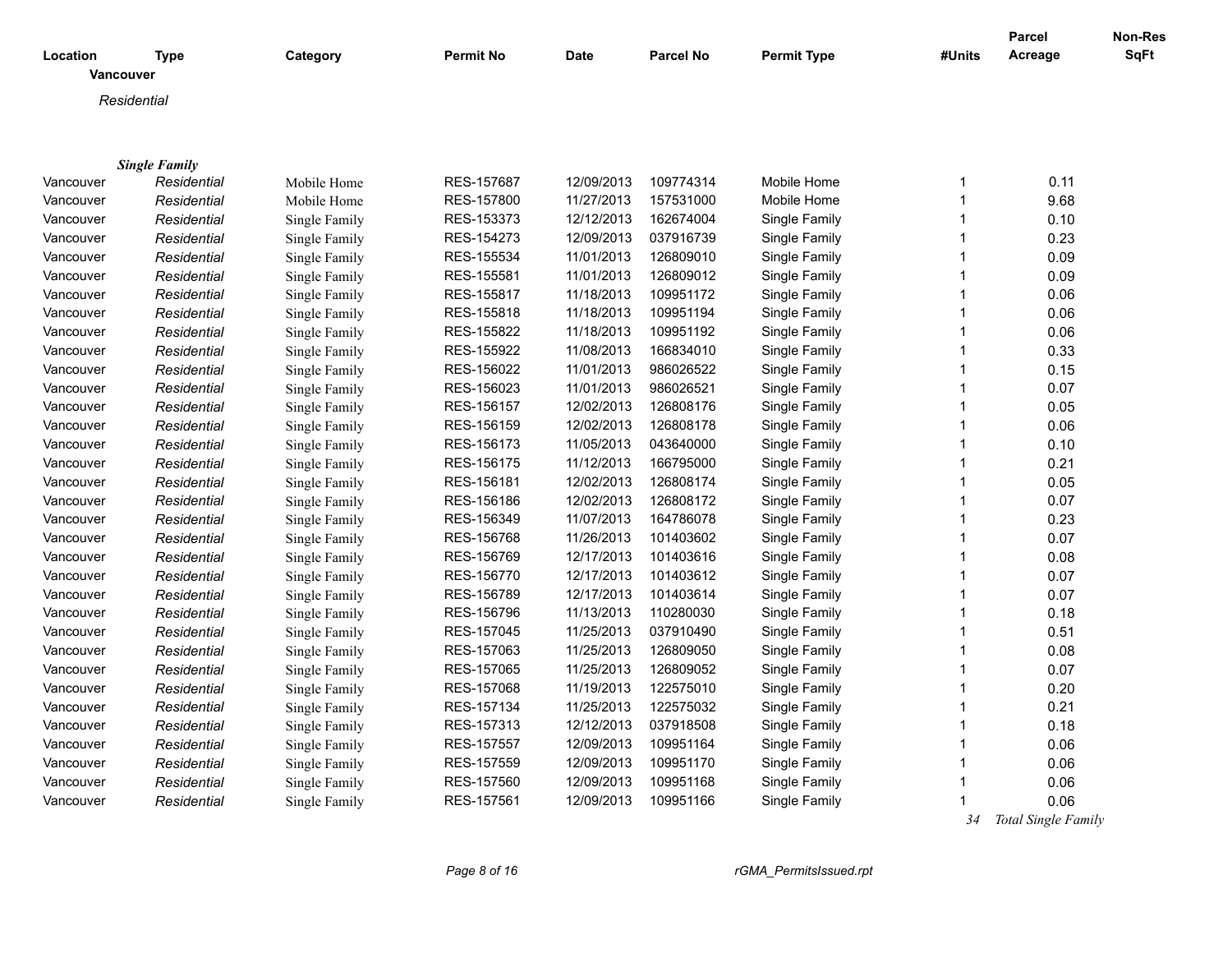| Location             | <b>Type</b>                         | Category         | <b>Permit No</b> | <b>Date</b> | <b>Parcel No</b> | <b>Permit Type</b>      | #Units | <b>Parcel</b><br>Acreage | Non-Res<br><b>SqFt</b> |
|----------------------|-------------------------------------|------------------|------------------|-------------|------------------|-------------------------|--------|--------------------------|------------------------|
|                      |                                     |                  |                  |             |                  |                         |        |                          |                        |
|                      |                                     |                  |                  |             |                  | Vancouver Sub Total     | 34     |                          | $\Omega$               |
| <b>Vancouver UGA</b> |                                     |                  |                  |             |                  |                         |        |                          |                        |
|                      | Non-Residential                     |                  |                  |             |                  |                         |        |                          |                        |
|                      |                                     |                  |                  |             |                  |                         |        |                          |                        |
| Vancouver UG         | Non-Residential                     | Institutional    | COM2013-00223    | 10/28/2013  | 186263000        | Institutional           |        | 5.00                     | 2,400                  |
| Vancouver UG         | Non-Residential                     | Other Commercial | COM2013-00267    | 10/17/2013  | 160867000        | <b>Other Commercial</b> |        | 7.38                     | 912                    |
| Residential          |                                     |                  |                  |             |                  |                         |        |                          |                        |
|                      |                                     |                  |                  |             |                  |                         |        |                          |                        |
|                      | <b>Multi-Family</b>                 |                  |                  |             |                  |                         |        |                          | .61 ACF                |
| Vancouver UG         | Residential                         | Multi-Family     | MFR2013-00005    | 10/03/2013  | 145779000        | Multi-Family            | 12     | 5.57                     |                        |
| Vancouver UG         | Residential                         | Multi-Family     | MFR2013-00008    | 10/16/2013  | 145806000        | Multi-Family            | 24     | 3.64                     |                        |
| Vancouver UG         | Residential                         | Multi-Family     | MFR2013-00009    | 10/16/2013  | 145806000        | Multi-Family            | 24     | 3.64                     |                        |
| Vancouver UG         | Residential                         | Multi-Family     | MFR2013-00027    | 12/12/2013  | 186671000        | Multi-Family            | 124    | 0.66                     |                        |
| Vancouver UG         | Residential                         | Multi-Family     | SFR2013-00586    | 12/03/2013  | 986031561        | Multi-Family            |        | 0.05                     |                        |
| Vancouver UG         | Residential                         | Multi-Family     | SFR2013-00587    | 12/03/2013  | 986031562        | Multi-Family            |        | 0.04                     |                        |
| Vancouver UG         | Residential                         | Multi-Family     | SFR2013-00588    | 12/03/2013  | 986031563        | Multi-Family            |        | 0.04                     |                        |
| Vancouver UG         | Residential                         | Multi-Family     | SFR2013-00589    | 12/03/2013  | 986031564        | Multi-Family            |        | 0.04                     |                        |
| Vancouver UG         | Residential                         | Multi-Family     | SFR2013-00590    | 12/03/2013  | 986031565        | Multi-Family            |        | 0.04                     |                        |
| Vancouver UG         | Residential                         | Multi-Family     | SFR2013-00591    | 12/03/2013  | 986031566        | Multi-Family            |        | 0.05                     |                        |
|                      |                                     |                  |                  |             |                  |                         | 190    | Total Multi-Family       |                        |
| Vancouver UG         | <b>Single Family</b><br>Residential | Single Family    | SFR2013-00126    | 10/09/2013  | 986025846        | Single Family           |        | 0.16                     |                        |
| Vancouver UG         | Residential                         | Single Family    | SFR2013-00127    | 10/09/2013  | 986025847        | Single Family           |        | 0.16                     |                        |
| Vancouver UG         | Residential                         | Single Family    | SFR2013-00211    | 10/07/2013  | 146690000        | Single Family           |        | 5.51                     |                        |
| Vancouver UG         | Residential                         | Single Family    | SFR2013-00358    | 10/18/2013  | 986026948        | Single Family           |        | 0.05                     |                        |
| Vancouver UG         | Residential                         | Single Family    | SFR2013-00396    | 10/29/2013  | 108486081        | Single Family           |        | 0.54                     |                        |
| Vancouver UG         | Residential                         | Single Family    | SFR2013-00427    | 10/18/2013  | 986026946        | Single Family           |        | 0.06                     |                        |
| Vancouver UG         | Residential                         | Single Family    | SFR2013-00428    | 10/18/2013  | 986026947        | <b>Single Family</b>    |        | 0.05                     |                        |
| Vancouver UG         | Residential                         | Single Family    | SFR2013-00486    | 10/22/2013  | 116970000        | Single Family           |        | 4.99                     |                        |
| Vancouver UG         | Residential                         | Single Family    | SFR2013-00497    | 11/27/2013  | 986030118        | <b>Single Family</b>    |        | 0.05                     |                        |
| Vancouver UG         | Residential                         | Single Family    | SFR2013-00500    | 11/08/2013  | 144317002        | Single Family           |        | 0.14                     |                        |
| Vancouver UG         | Residential                         | Single Family    | SFR2013-00502    | 10/02/2013  | 106036084        | Single Family           |        | 0.07                     |                        |
| Vancouver UG         | Residential                         | Single Family    | SFR2013-00508    | 10/16/2013  | 156212001        | <b>Single Family</b>    |        | 0.12                     |                        |
| Vancouver UG         | Residential                         | Single Family    | SFR2013-00580    | 10/22/2013  | 187946112        | Single Family           |        | 0.06                     |                        |
| Vancouver UG         | Residential                         | Single Family    | SFR2013-00581    | 11/27/2013  | 187946108        | Single Family           |        | 0.07                     |                        |
| Vancouver UG         | Residential                         | Single Family    | SFR2013-00582    | 11/27/2013  | 187946102        | Single Family           |        | 0.06                     |                        |

*Page 9 of 16 rGMA\_PermitsIssued.rpt*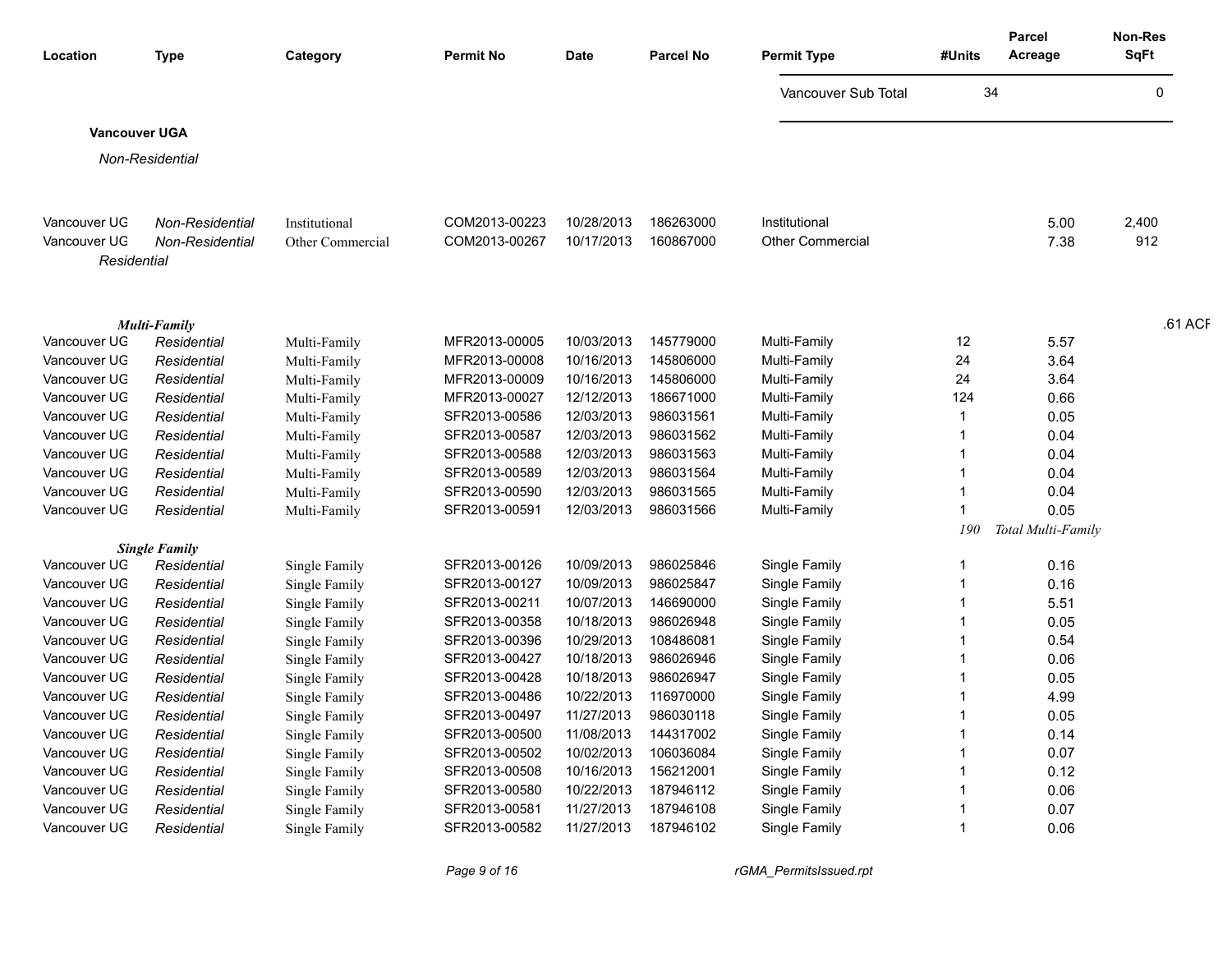| Location<br><b>Vancouver UGA</b> | <b>Type</b>          | Category      | <b>Permit No</b> | <b>Date</b> | <b>Parcel No</b> | <b>Permit Type</b> | #Units | Parcel<br>Acreage | <b>Non-Res</b><br><b>SqFt</b> |
|----------------------------------|----------------------|---------------|------------------|-------------|------------------|--------------------|--------|-------------------|-------------------------------|
|                                  |                      |               |                  |             |                  |                    |        |                   |                               |
| Residential                      |                      |               |                  |             |                  |                    |        |                   |                               |
|                                  |                      |               |                  |             |                  |                    |        |                   |                               |
|                                  | <b>Single Family</b> |               |                  |             |                  |                    |        |                   |                               |
| Vancouver UG                     | Residential          | Single Family | SFR2013-00595    | 11/14/2013  | 986031078        | Single Family      | -1     | 0.20              |                               |
| Vancouver UG                     | Residential          | Single Family | SFR2013-00619    | 10/29/2013  | 986029977        | Single Family      |        | 0.11              |                               |
| Vancouver UG                     | Residential          | Single Family | SFR2013-00631    | 10/30/2013  | 986031554        | Single Family      |        | 0.06              |                               |
| Vancouver UG                     | Residential          | Single Family | SFR2013-00632    | 10/30/2013  | 986031557        | Single Family      |        | 0.06              |                               |
| Vancouver UG                     | Residential          | Single Family | SFR2013-00633    | 10/30/2013  | 986031556        | Single Family      |        | 0.04              |                               |
| Vancouver UG                     | Residential          | Single Family | SFR2013-00634    | 10/30/2013  | 986031555        | Single Family      |        | 0.04              |                               |
| Vancouver UG                     | Residential          | Single Family | SFR2013-00636    | 10/01/2013  | 986025956        | Single Family      |        | 0.09              |                               |
| Vancouver UG                     | Residential          | Single Family | SFR2013-00639    | 12/04/2013  | 986030333        | Single Family      |        | 0.18              |                               |
| Vancouver UG                     | Residential          | Single Family | SFR2013-00653    | 10/21/2013  | 986025958        | Single Family      |        | 0.09              |                               |
| Vancouver UG                     | Residential          | Single Family | SFR2013-00679    | 10/01/2013  | 156435098        | Single Family      |        | 0.10              |                               |
| Vancouver UG                     | Residential          | Single Family | SFR2013-00687    | 10/15/2013  | 986031152        | Single Family      |        | 0.15              |                               |
| Vancouver UG                     | Residential          | Single Family | SFR2013-00692    | 10/02/2013  | 186197002        | Single Family      |        | 0.26              |                               |
| Vancouver UG                     | Residential          | Single Family | SFR2013-00693    | 11/27/2013  | 986030324        | Single Family      |        | 0.21              |                               |
| Vancouver UG                     | Residential          | Single Family | SFR2013-00699    | 10/04/2013  | 160758024        | Single Family      |        | 0.06              |                               |
| Vancouver UG                     | Residential          | Single Family | SFR2013-00702    | 10/04/2013  | 186377000        | Single Family      |        | 0.33              |                               |
| Vancouver UG                     | Residential          | Single Family | SFR2013-00703    | 10/11/2013  | 986031627        | Single Family      |        | 0.14              |                               |
| Vancouver UG                     | Residential          | Single Family | SFR2013-00704    | 10/11/2013  | 986031625        | Single Family      |        | 0.15              |                               |
| Vancouver UG                     | Residential          | Single Family | SFR2013-00709    | 10/09/2013  | 986029973        | Single Family      |        | 0.12              |                               |
| Vancouver UG                     | Residential          | Single Family | SFR2013-00710    | 10/09/2013  | 986025955        | Single Family      |        | 0.12              |                               |
| Vancouver UG                     | Residential          | Single Family | SFR2013-00711    | 10/28/2013  | 181460005        | Single Family      |        | 2.50              |                               |
| Vancouver UG                     | Residential          | Single Family | SFR2013-00712    | 10/08/2013  | 986031272        | Single Family      |        | 0.28              |                               |
| Vancouver UG                     | Residential          | Single Family | SFR2013-00713    | 10/08/2013  | 986031094        | Single Family      |        | 0.27              |                               |
| Vancouver UG                     | Residential          | Single Family | SFR2013-00717    | 10/31/2013  | 156442072        | Single Family      |        | 0.08              |                               |
| Vancouver UG                     | Residential          | Single Family | SFR2013-00718    | 10/23/2013  | 156442070        | Single Family      |        | 0.07              |                               |
| Vancouver UG                     | Residential          | Single Family | SFR2013-00721    | 10/21/2013  | 986029971        | Single Family      |        | 0.13              |                               |
| Vancouver UG                     | Residential          | Single Family | SFR2013-00722    | 10/29/2013  | 986030581        | Single Family      |        | 0.19              |                               |
| Vancouver UG                     | Residential          | Single Family | SFR2013-00723    | 10/17/2013  | 986029972        | Single Family      |        | 0.12              |                               |
| Vancouver UG                     | Residential          | Single Family | SFR2013-00725    | 11/05/2013  | 986030139        | Single Family      |        | 0.06              |                               |
| Vancouver UG                     | Residential          | Single Family | SFR2013-00726    | 10/24/2013  | 187125005        | Single Family      |        | 0.67              |                               |

Vancouver UG *Residential* Single Family SFR2013-00727 10/16/2013 986027010 Single Family 1 0.11 0.11 Vancouver UG *Residential* Single Family SFR2013-00728 10/16/2013 986027009 Single Family 1 0.11 0.11 Vancouver UGA *Residential* Single Family SFR2013-00729 10/22/2013 115621176 Single Family 1 0.86 Vancouver UGA *Residential* Single Family SFR2013-00730 10/18/2013 156435074 Single Family 1 0.15 Vancouver UGA *Residential* Single Family SFR2013-00731 10/18/2013 156435150 Single Family 1 0.15 Vancouver UGA *Residential* Single Family SFR2013-00732 10/25/2013 156435078 Single Family 1 0.11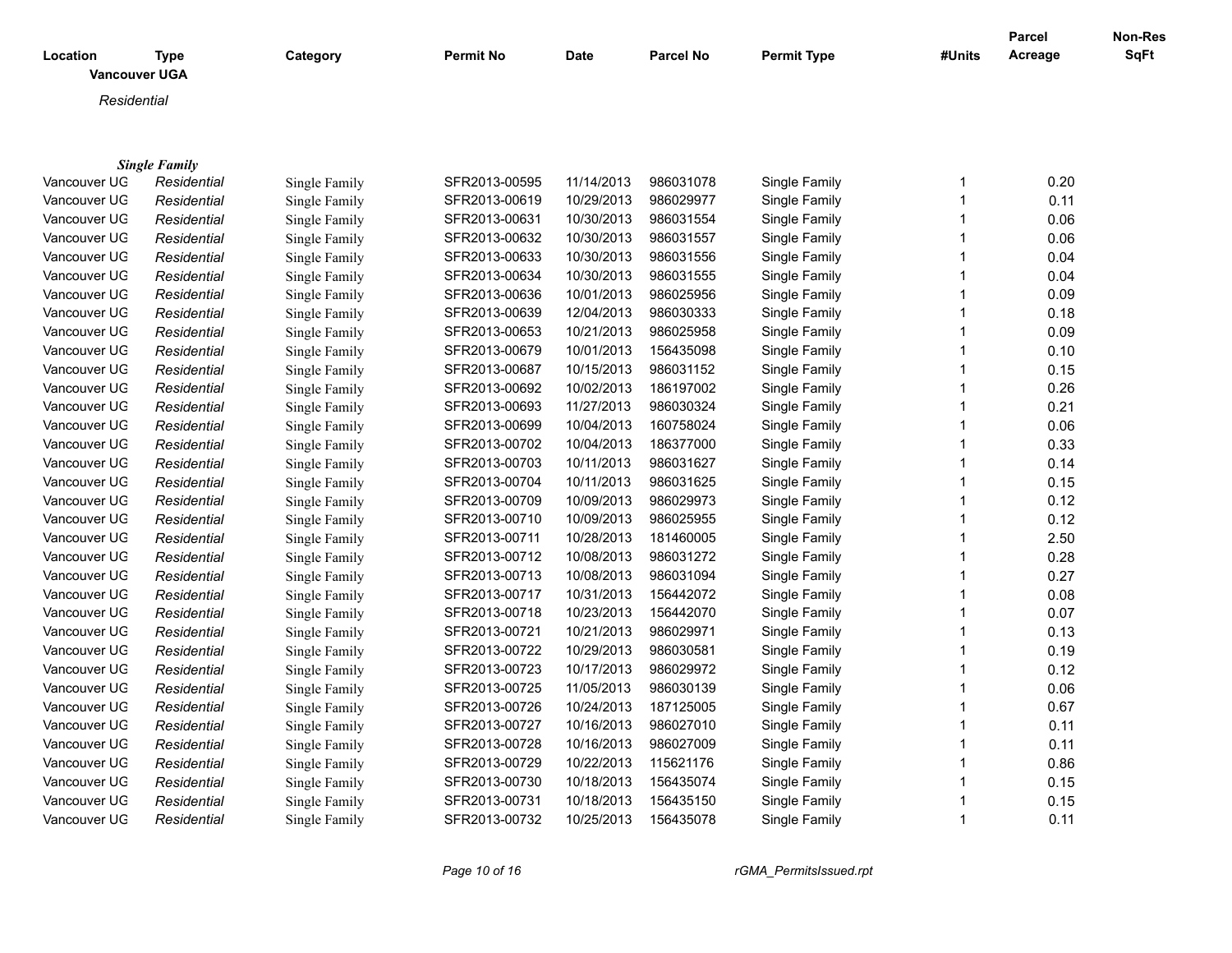| Location     | <b>Type</b>          | Category             | <b>Permit No</b> | <b>Date</b> | <b>Parcel No</b> | <b>Permit Type</b> | #Units       | <b>Parcel</b><br>Acreage | Non-Res<br><b>SqFt</b> |
|--------------|----------------------|----------------------|------------------|-------------|------------------|--------------------|--------------|--------------------------|------------------------|
|              | <b>Vancouver UGA</b> |                      |                  |             |                  |                    |              |                          |                        |
| Residential  |                      |                      |                  |             |                  |                    |              |                          |                        |
|              |                      |                      |                  |             |                  |                    |              |                          |                        |
|              |                      |                      |                  |             |                  |                    |              |                          |                        |
|              | <b>Single Family</b> |                      |                  |             |                  |                    |              |                          |                        |
| Vancouver UG | Residential          | Single Family        | SFR2013-00733    | 12/09/2013  | 168641000        | Single Family      | $\mathbf{1}$ | 9.94                     |                        |
| Vancouver UG | Residential          | Single Family        | SFR2013-00734    | 10/30/2013  | 986030182        | Single Family      | 1            | 0.13                     |                        |
| Vancouver UG | Residential          | Single Family        | SFR2013-00735    | 10/30/2013  | 986030173        | Single Family      | $\mathbf{1}$ | 0.17                     |                        |
| Vancouver UG | Residential          | Single Family        | SFR2013-00736    | 11/21/2013  | 986030175        | Single Family      | 1            | 0.15                     |                        |
| Vancouver UG | Residential          | Single Family        | SFR2013-00737    | 10/23/2013  | 106036034        | Single Family      | 1            | 0.10                     |                        |
| Vancouver UG | Residential          | Single Family        | SFR2013-00738    | 10/24/2013  | 188941026        | Single Family      | 1            | 0.18                     |                        |
| Vancouver UG | Residential          | Single Family        | SFR2013-00740    | 10/04/2013  | 986030381        | Single Family      | 1            | 0.10                     |                        |
| Vancouver UG | Residential          | Single Family        | SFR2013-00741    | 12/12/2013  | 986030227        | Single Family      | 1            | 0.09                     |                        |
| Vancouver UG | Residential          | Single Family        | SFR2013-00742    | 11/20/2013  | 986030252        | Single Family      | 1            | 0.09                     |                        |
| Vancouver UG | Residential          | Single Family        | SFR2013-00743    | 11/07/2013  | 156435160        | Single Family      | 1            | 0.11                     |                        |
| Vancouver UG | Residential          | Single Family        | SFR2013-00744    | 11/05/2013  | 986031784        | Single Family      | 1            | 0.10                     |                        |
| Vancouver UG | Residential          | Single Family        | SFR2013-00745    | 10/23/2013  | 986026495        | Single Family      | 1            | 0.23                     |                        |
| Vancouver UG | Residential          | Single Family        | SFR2013-00746    | 10/24/2013  | 986031422        | Single Family      | 1            | 0.18                     |                        |
| Vancouver UG | Residential          | Single Family        | SFR2013-00747    | 10/30/2013  | 986031981        | Single Family      | 1            | 0.14                     |                        |
| Vancouver UG | Residential          | Single Family        | SFR2013-00749    | 10/25/2013  | 986032110        | Single Family      | 1            | 11.79                    |                        |
| Vancouver UG | Residential          | Single Family        | SFR2013-00750    | 10/25/2013  | 986031424        | Single Family      | 1            | 0.18                     |                        |
| Vancouver UG | Residential          | Single Family        | SFR2013-00751    | 12/12/2013  | 106043000        | Single Family      | 1            | 2.60                     |                        |
| Vancouver UG | Residential          | Single Family        | SFR2013-00752    | 11/01/2013  | 185689040        | Single Family      | 1            | 0.17                     |                        |
| Vancouver UG | Residential          | Single Family        | SFR2013-00755    | 10/31/2013  | 115621154        | Single Family      | 1            | 0.76                     |                        |
| Vancouver UG | Residential          | Single Family        | SFR2013-00757    | 10/30/2013  | 986032080        | Single Family      | 1            | 0.14                     |                        |
| Vancouver UG | Residential          | Single Family        | SFR2013-00758    | 11/06/2013  | 986026175        | Single Family      | 1            | 0.16                     |                        |
| Vancouver UG | Residential          | Single Family        | SFR2013-00759    | 11/08/2013  | 986026180        | Single Family      | 1            | 0.12                     |                        |
| Vancouver UG | Residential          | Single Family        | SFR2013-00760    | 10/30/2013  | 189366002        | Single Family      | 1            | 0.18                     |                        |
| Vancouver UG | Residential          | Single Family        | SFR2013-00763    | 11/05/2013  | 986031982        | Single Family      | 1            | 0.15                     |                        |
| Vancouver UG | Residential          | Single Family        | SFR2013-00766    | 11/14/2013  | 986031074        | Single Family      | 1            | 0.21                     |                        |
| Vancouver UG | Residential          | <b>Single Family</b> | SFR2013-00767    | 11/20/2013  | 986031720        | Single Family      | $\mathbf{1}$ | 0.11                     |                        |
| Vancouver UG | Residential          | Single Family        | SFR2013-00768    | 11/20/2013  | 986031722        | Single Family      | 1            | 0.10                     |                        |
| Vancouver UG | Residential          | Single Family        | SFR2013-00769    | 11/19/2013  | 181482000        | Single Family      | $\mathbf 1$  | 0.69                     |                        |
| Vancouver UG | Residential          | Single Family        | SFR2013-00773    | 11/15/2013  | 986032022        | Single Family      | 1            | 0.19                     |                        |
| Vancouver UG | Residential          | Single Family        | SFR2013-00775    | 12/18/2013  | 106036086        | Single Family      | 1            | 0.07                     |                        |
| Vancouver UG | Residential          | Single Family        | SFR2013-00777    | 12/18/2013  | 106036088        | Single Family      | 1            | 0.07                     |                        |
| Vancouver UG | Residential          | Single Family        | SFR2013-00779    | 11/18/2013  | 104990048        | Single Family      | 1            | 0.05                     |                        |
| Vancouver UG | Residential          | Single Family        | SFR2013-00780    | 11/18/2013  | 104990050        | Single Family      | 1            | 0.05                     |                        |
| Vancouver UG | Residential          | Single Family        | SFR2013-00781    | 11/18/2013  | 104990052        | Single Family      | 1            | 0.05                     |                        |
| Vancouver UG | Residential          | Single Family        | SFR2013-00782    | 11/18/2013  | 104990054        | Single Family      | $\mathbf{1}$ | 0.05                     |                        |

*Page 11 of 16 rGMA\_PermitsIssued.rpt*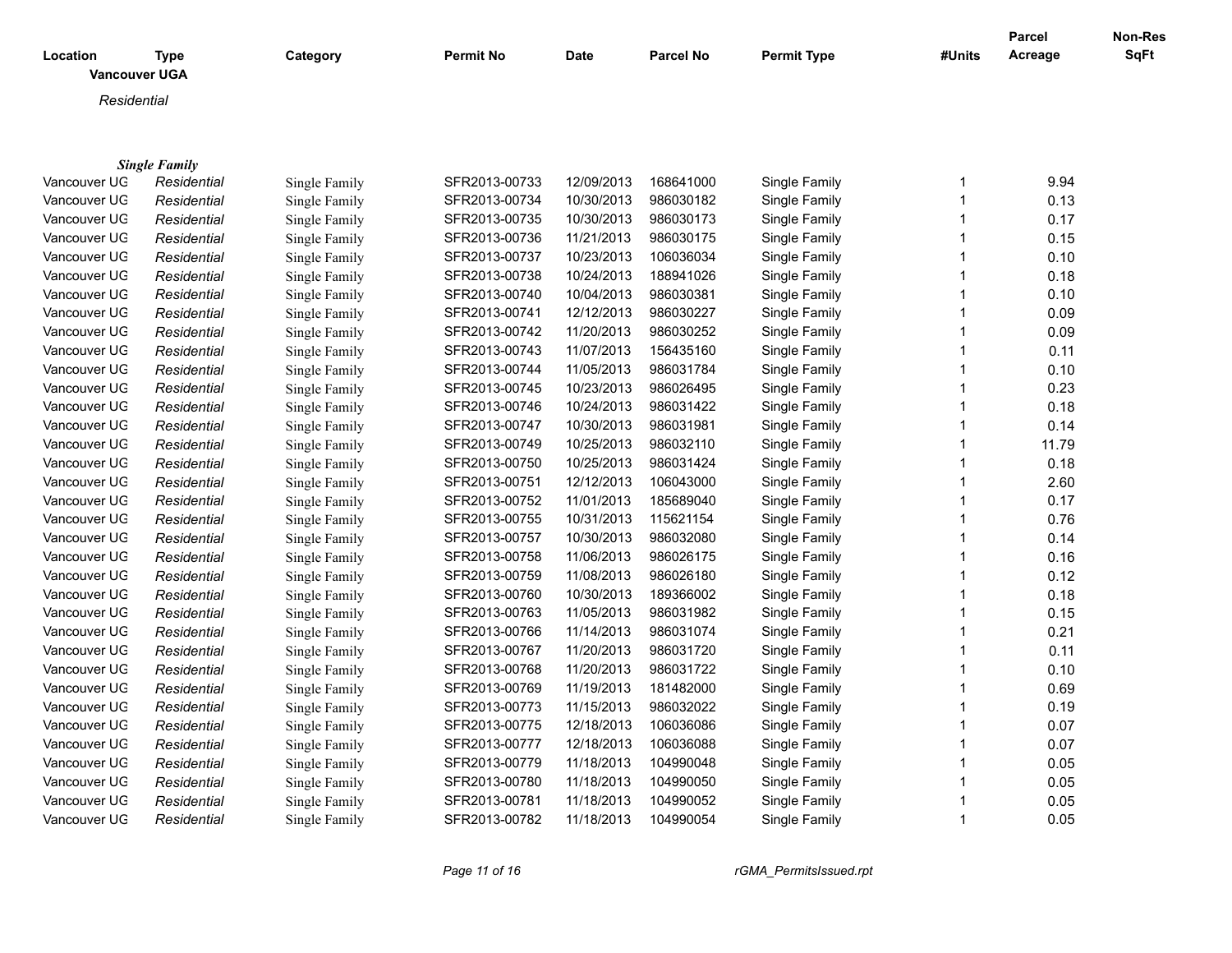| Location<br><b>Vancouver UGA</b> | Type                 | Category      | <b>Permit No</b> | <b>Date</b> | <b>Parcel No</b> | <b>Permit Type</b> | #Units | <b>Parcel</b><br>Acreage | Non-Res<br><b>SqFt</b> |
|----------------------------------|----------------------|---------------|------------------|-------------|------------------|--------------------|--------|--------------------------|------------------------|
| Residential                      |                      |               |                  |             |                  |                    |        |                          |                        |
|                                  |                      |               |                  |             |                  |                    |        |                          |                        |
|                                  | <b>Single Family</b> |               |                  |             |                  |                    |        |                          |                        |
| Vancouver UG                     | Residential          | Single Family | SFR2013-00783    | 11/18/2013  | 104990056        | Single Family      |        | 0.05                     |                        |

|              |             | omgiv i anniy |               |            |           |               | v.vv |
|--------------|-------------|---------------|---------------|------------|-----------|---------------|------|
| Vancouver UG | Residential | Single Family | SFR2013-00784 | 11/13/2013 | 986031920 | Single Family | 0.11 |
| Vancouver UG | Residential | Single Family | SFR2013-00786 | 12/20/2013 | 149503000 | Single Family | 0.21 |
| Vancouver UG | Residential | Single Family | SFR2013-00787 | 11/13/2013 | 986031919 | Single Family | 0.10 |
| Vancouver UG | Residential | Single Family | SFR2013-00788 | 11/13/2013 | 986031921 | Single Family | 0.10 |
| Vancouver UG | Residential | Single Family | SFR2013-00789 | 11/13/2013 | 986031922 | Single Family | 0.10 |
| Vancouver UG | Residential | Single Family | SFR2013-00793 | 11/18/2013 | 188287028 | Single Family | 0.16 |
| Vancouver UG | Residential | Single Family | SFR2013-00796 | 11/22/2013 | 986029981 | Single Family | 0.13 |
| Vancouver UG | Residential | Single Family | SFR2013-00797 | 12/23/2013 | 986031036 | Single Family | 0.39 |
| Vancouver UG | Residential | Single Family | SFR2013-00798 | 11/25/2013 | 986025849 | Single Family | 0.13 |
| Vancouver UG | Residential | Single Family | SFR2013-00799 | 11/18/2013 | 986028309 | Single Family | 0.17 |
| Vancouver UG | Residential | Single Family | SFR2013-00800 | 11/18/2013 | 986031979 | Single Family | 0.14 |
| Vancouver UG | Residential | Single Family | SFR2013-00801 | 11/18/2013 | 986031978 | Single Family | 0.15 |
| Vancouver UG | Residential | Single Family | SFR2013-00802 | 11/01/2013 | 986031986 | Single Family | 0.18 |
| Vancouver UG | Residential | Single Family | SFR2013-00805 | 12/16/2013 | 986031818 | Single Family | 0.22 |
| Vancouver UG | Residential | Single Family | SFR2013-00806 | 11/18/2013 | 986031164 | Single Family | 0.20 |
| Vancouver UG | Residential | Single Family | SFR2013-00809 | 11/15/2013 | 156212003 | Single Family | 0.12 |
| Vancouver UG | Residential | Single Family | SFR2013-00813 | 12/16/2013 | 986032021 | Single Family | 0.16 |
| Vancouver UG | Residential | Single Family | SFR2013-00819 | 12/06/2013 | 986031988 | Single Family | 0.14 |
| Vancouver UG | Residential | Single Family | SFR2013-00824 | 11/27/2013 | 189366016 | Single Family | 0.17 |
| Vancouver UG | Residential | Single Family | SFR2013-00825 | 12/30/2013 | 172218000 | Single Family | 1.04 |
| Vancouver UG | Residential | Single Family | SFR2013-00826 | 12/06/2013 | 986031976 | Single Family | 0.12 |
| Vancouver UG | Residential | Single Family | SFR2013-00827 | 12/05/2013 | 986032063 | Single Family | 0.12 |
| Vancouver UG | Residential | Single Family | SFR2013-00828 | 11/26/2013 | 986032064 | Single Family | 0.18 |
| Vancouver UG | Residential | Single Family | SFR2013-00833 | 12/12/2013 | 986031148 | Single Family | 0.13 |
| Vancouver UG | Residential | Single Family | SFR2013-00838 | 12/16/2013 | 115621126 | Single Family | 0.91 |
| Vancouver UG | Residential | Single Family | SFR2013-00848 | 12/16/2013 | 986028342 | Single Family | 0.13 |
| Vancouver UG | Residential | Single Family | SFR2013-00849 | 12/16/2013 | 986030184 | Single Family | 0.12 |
| Vancouver UG | Residential | Single Family | SFR2013-00850 | 12/18/2013 | 986030183 | Single Family | 0.12 |
| Vancouver UG | Residential | Single Family | SFR2013-00851 | 12/23/2013 | 146449006 | Single Family | 0.19 |
| Vancouver UG | Residential | Single Family | SFR2013-00852 | 12/18/2013 | 156696020 | Single Family | 0.11 |
| Vancouver UG | Residential | Single Family | SFR2013-00853 | 12/18/2013 | 156843014 | Single Family | 0.11 |
| Vancouver UG | Residential | Single Family | SFR2013-00854 | 12/19/2013 | 105260034 | Single Family | 0.14 |
| Vancouver UG | Residential | Single Family | SFR2013-00856 | 12/26/2013 | 986030172 | Single Family | 0.17 |
| Vancouver UG | Residential | Single Family | SFR2013-00859 | 12/26/2013 | 145043004 | Single Family | 0.15 |
|              |             |               |               |            |           |               |      |

*Page 12 of 16 rGMA\_PermitsIssued.rpt*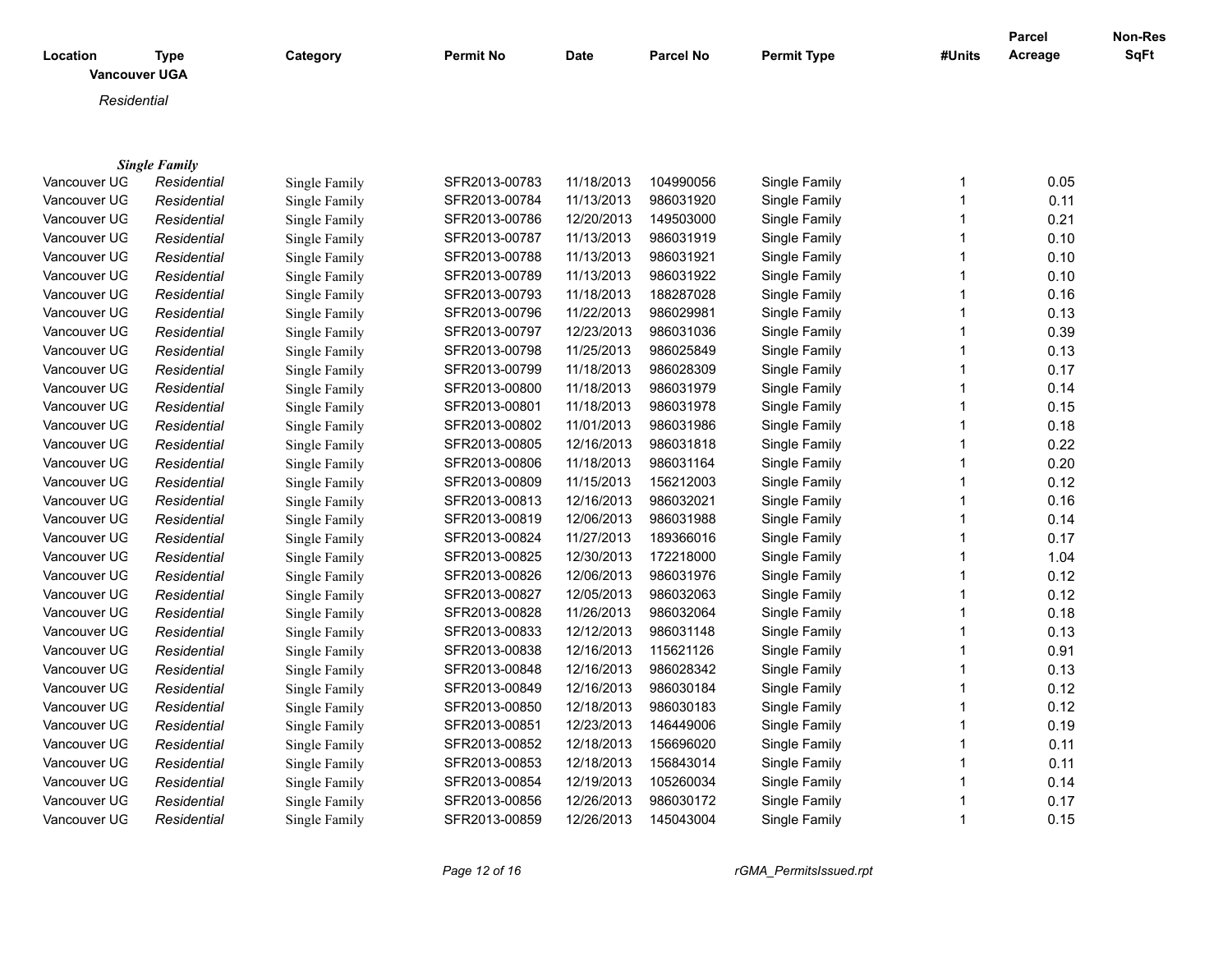| Location<br><b>Vancouver UGA</b> | <b>Type</b>          | Category      | <b>Permit No</b> | <b>Date</b> | Parcel No | <b>Permit Type</b> | #Units | Parcel<br>Acreage | <b>Non-Res</b><br><b>SqFt</b> |
|----------------------------------|----------------------|---------------|------------------|-------------|-----------|--------------------|--------|-------------------|-------------------------------|
| Residential                      |                      |               |                  |             |           |                    |        |                   |                               |
|                                  |                      |               |                  |             |           |                    |        |                   |                               |
|                                  |                      |               |                  |             |           |                    |        |                   |                               |
|                                  | <b>Single Family</b> |               |                  |             |           |                    |        |                   |                               |
| Vancouver UG                     | Residential          | Single Family | SFR2013-00860    | 12/27/2013  | 986032023 | Single Family      |        | 0.19              |                               |
| Vancouver UG                     | Residential          | Single Family | SFR2013-00862    | 12/20/2013  | 986026068 | Single Family      |        | 0.23              |                               |
| Vancouver UG                     | Residential          | Single Family | SFR2013-00863    | 12/26/2013  | 986031980 | Single Family      |        | 0.14              |                               |
| Vancouver UG                     | Residential          | Single Family | SFR2013-00865    | 12/27/2013  | 986032048 | Single Family      |        | 0.16              |                               |
| Vancouver UG                     | Residential          | Single Family | SFR2013-00866    | 12/27/2013  | 986032049 | Single Family      |        | 0.16              |                               |
| Vancouver UG                     | Residential          | Single Family | SFR2013-00867    | 12/31/2013  | 986026975 | Single Family      |        | 0.04              |                               |
| Vancouver UG                     | Residential          | Single Family | SFR2013-00868    | 12/31/2013  | 986027005 | Single Family      |        | 0.06              |                               |
| Vancouver UG                     | Residential          | Single Family | SFR2013-00870    | 12/31/2013  | 986026974 | Single Family      |        | 0.04              |                               |
| Vancouver UG                     | Residential          | Single Family | SFR2013-00871    | 12/31/2013  | 986026973 | Single Family      |        | 0.03              |                               |
| Vancouver UG                     | Residential          | Single Family | SFR2013-00872    | 12/31/2013  | 986026972 | Single Family      |        | 0.03              |                               |
| Vancouver UG                     | Residential          | Single Family | SFR2013-00873    | 12/31/2013  | 986026971 | Single Family      |        | 0.04              |                               |
| Vancouver UG                     | Residential          | Single Family | SFR2013-00874    | 12/31/2013  | 986026970 | Single Family      |        | 0.06              |                               |
| Vancouver UG                     | Residential          | Single Family | SFR2013-00875    | 12/31/2013  | 986026988 | Single Family      |        | 0.06              |                               |
| Vancouver UG                     | Residential          | Single Family | SFR2013-00876    | 12/31/2013  | 986026989 | Single Family      |        | 0.04              |                               |
| Vancouver UG                     | Residential          | Single Family | SFR2013-00877    | 12/31/2013  | 986026990 | Single Family      |        | 0.04              |                               |
| Vancouver UG                     | Residential          | Single Family | SFR2013-00878    | 12/31/2013  | 986026991 | Single Family      |        | 0.04              |                               |
| Vancouver UG                     | Residential          | Single Family | SFR2013-00879    | 12/31/2013  | 986026992 | Single Family      |        | 0.04              |                               |
| Vancouver UG                     | Residential          | Single Family | SFR2013-00880    | 12/31/2013  | 986026993 | Single Family      |        | 0.05              |                               |
| Vancouver UG                     | Residential          | Single Family | SFR2013-00881    | 12/31/2013  | 986027000 | Single Family      |        | 0.05              |                               |
| Vancouver UG                     | Residential          | Single Family | SFR2013-00882    | 12/31/2013  | 986027001 | Single Family      |        | 0.04              |                               |
| Vancouver UG                     | Residential          | Single Family | SFR2013-00883    | 12/31/2013  | 986027002 | Single Family      |        | 0.04              |                               |
| Vancouver UG                     | Residential          | Single Family | SFR2013-00884    | 12/31/2013  | 986027003 | Single Family      |        | 0.04              |                               |

Vancouver UGA *Residential* Single Family SFR2013-00885 12/31/2013 986027004 Single Family 1 0.04 Vancouver UGA *Residential* Single Family SFR2013-00905 12/23/2013 986032578 Single Family 1 0.21

 *144 Total Single Family*

Vancouver UGA Sub Total 334 3,312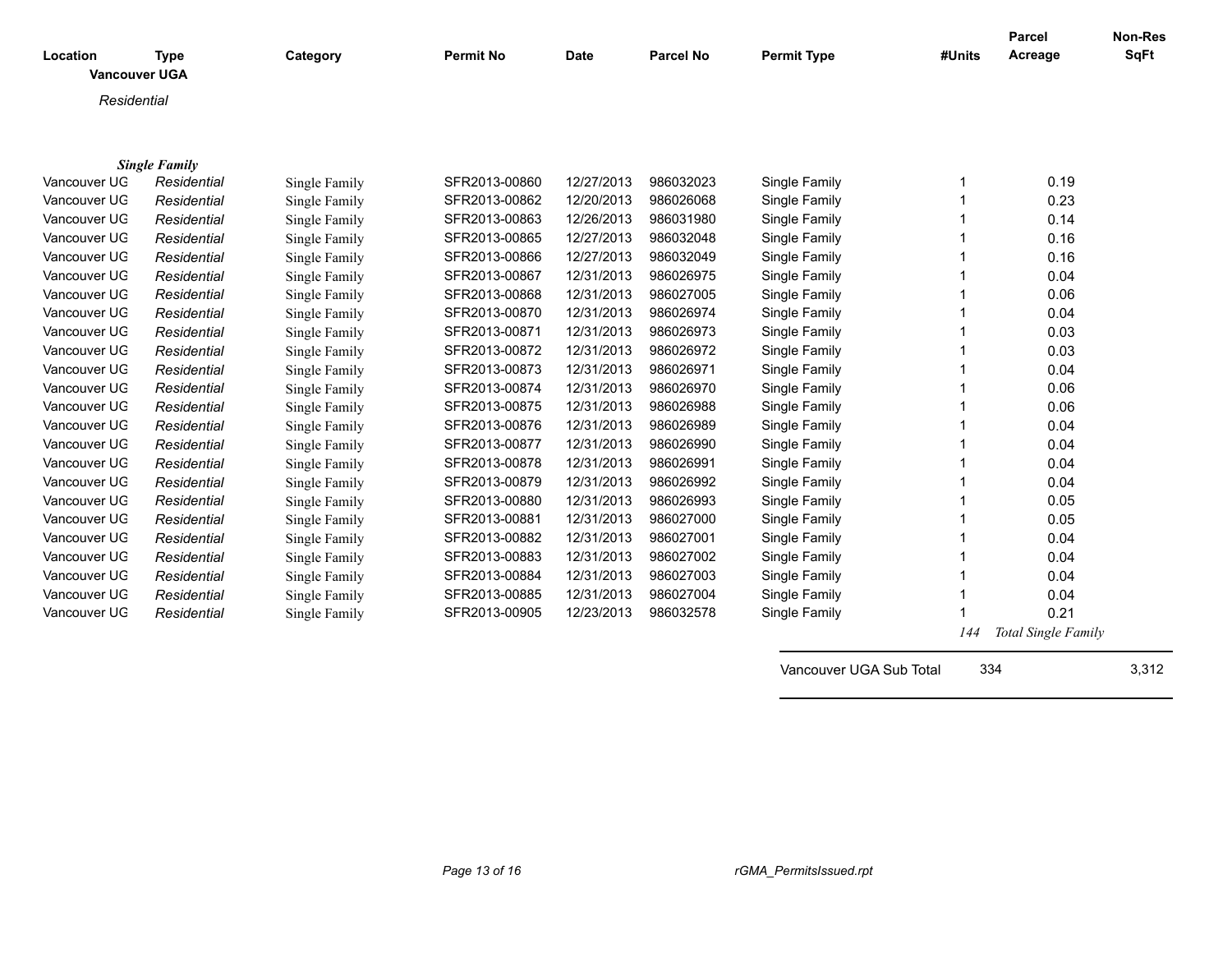| Location  | <b>Type</b>          | Category      | <b>Permit No</b> | <b>Date</b> | <b>Parcel No</b> | <b>Permit Type</b>  | #Units | Parcel<br>Acreage   | <b>Non-Res</b><br><b>SqFt</b> |
|-----------|----------------------|---------------|------------------|-------------|------------------|---------------------|--------|---------------------|-------------------------------|
| Washougal |                      |               |                  |             |                  |                     |        |                     |                               |
|           | Residential          |               |                  |             |                  |                     |        |                     |                               |
|           |                      |               |                  |             |                  |                     |        |                     |                               |
|           |                      |               |                  |             |                  |                     |        |                     |                               |
|           | <b>Single Family</b> |               |                  |             |                  |                     |        |                     |                               |
| Washougal | Residential          | Single Family | 13080024         | 12/04/2013  | 132591116        | Single Family       | 1      | 0.18                |                               |
| Washougal | Residential          | Single Family | 13080026         | 12/04/2013  | 132591114        | Single Family       |        | 0.22                |                               |
| Washougal | Residential          | Single Family | 13080028         | 10/09/2013  | 132591154        | Single Family       |        | 0.17                |                               |
| Washougal | Residential          | Single Family | 13090020         | 10/18/2013  | 132591148        | Single Family       |        | 0.18                |                               |
| Washougal | Residential          | Single Family | 13090022         | 12/20/2013  | 132591146        | Single Family       |        | 0.19                |                               |
| Washougal | Residential          | Single Family | 13090028         | 10/18/2013  | 132591086        | Single Family       |        | 0.17                |                               |
| Washougal | Residential          | Single Family | 13090029         | 12/20/2013  | 132591132        | Single Family       |        | 0.17                |                               |
| Washougal | Residential          | Single Family | 13090040         | 10/09/2013  | 123007060        | Single Family       |        | 0.23                |                               |
| Washougal | Residential          | Single Family | 13090048         | 10/18/2013  | 132591124        | Single Family       |        | 0.18                |                               |
| Washougal | Residential          | Single Family | 13090050         | 10/24/2013  | 132591128        | Single Family       |        | 0.18                |                               |
| Washougal | Residential          | Single Family | 13090055         | 10/15/2013  | 130056056        | Single Family       |        | 0.15                |                               |
| Washougal | Residential          | Single Family | 13090059         | 10/24/2013  | 131173038        | Single Family       |        | 0.26                |                               |
| Washougal | Residential          | Single Family | 13090079         | 11/20/2013  | 130561060        | Single Family       |        | 0.10                |                               |
| Washougal | Residential          | Single Family | 13100004         | 10/23/2013  | 131173046        | Single Family       |        | 0.21                |                               |
| Washougal | Residential          | Single Family | 13100031         | 11/20/2013  | 130561020        | Single Family       |        | 0.15                |                               |
| Washougal | Residential          | Single Family | 13100053         | 11/05/2013  | 132377020        | Single Family       |        | 0.26                |                               |
| Washougal | Residential          | Single Family | 13100074         | 11/21/2013  | 986031293        | Single Family       |        | 0.12                |                               |
| Washougal | Residential          | Single Family | 13100077         | 11/15/2013  | 131173048        | Single Family       |        | 0.24                |                               |
| Washougal | Residential          | Single Family | 13110013         | 12/10/2013  | 130048002        | Single Family       |        | 0.21                |                               |
| Washougal | Residential          | Single Family | 13110017         | 12/09/2013  | 130048004        | Single Family       |        | 0.35                |                               |
| Washougal | Residential          | Single Family | 13110047         | 12/12/2013  | 123007016        | Single Family       |        | 0.28                |                               |
| Washougal | Residential          | Single Family | 13120004         | 12/27/2013  | 986026852        | Single Family       |        | 0.15                |                               |
| Washougal | Residential          | Single Family | 13120029         | 12/30/2013  | 128358122        | Single Family       | 1      | 0.18                |                               |
| Washougal | Residential          | Single Family | 13120037         | 12/30/2013  | 132576022        | Single Family       |        | 0.22                |                               |
|           |                      |               |                  |             |                  |                     | 24     | Total Single Family |                               |
|           |                      |               |                  |             |                  |                     |        |                     |                               |
|           |                      |               |                  |             |                  | Washougal Sub Total | 24     |                     | 0                             |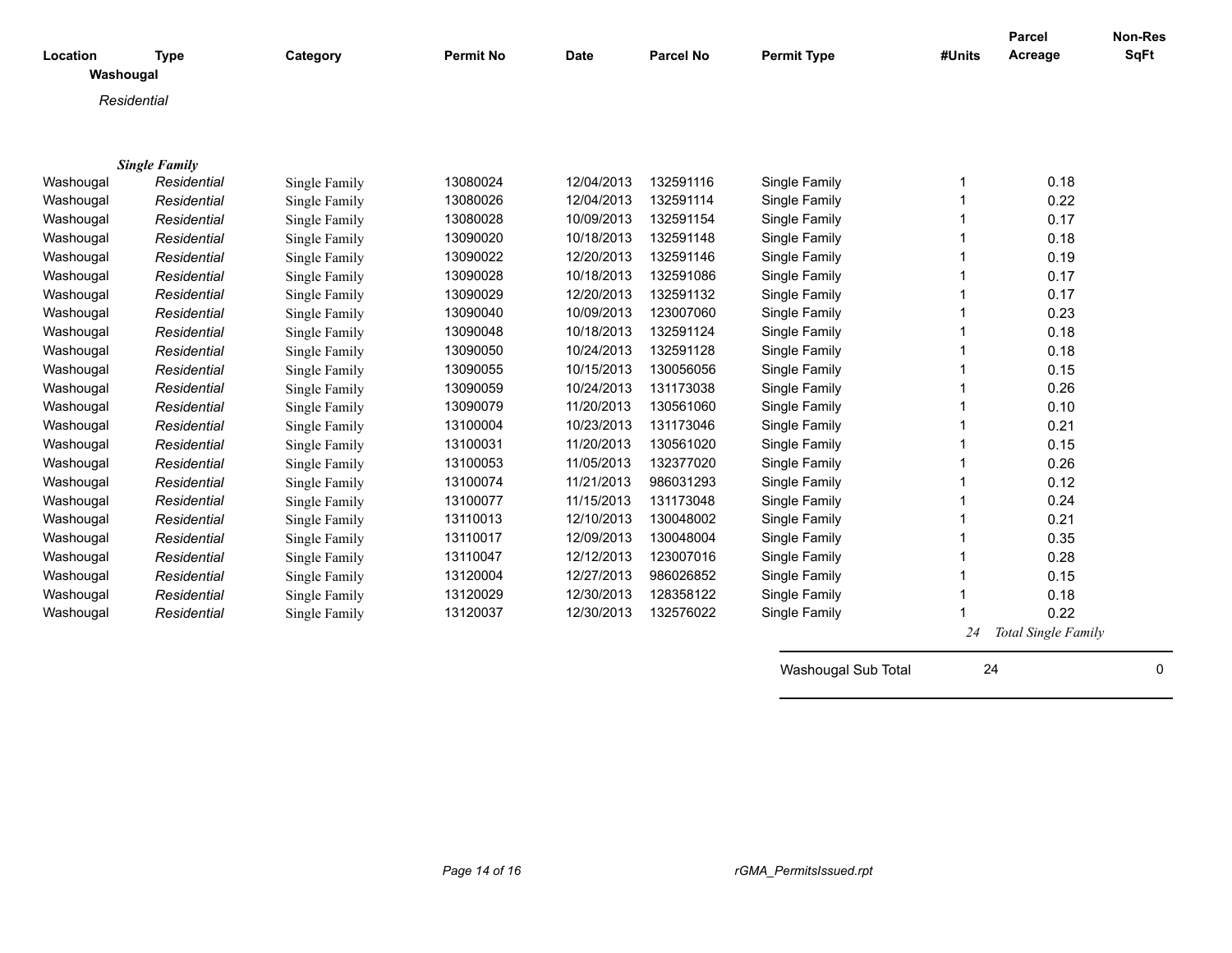| Location                      | Type<br><b>Clark County (Rural)</b> | Category         | <b>Permit No</b> | <b>Date</b> | <b>Parcel No</b> | <b>Permit Type</b>      | #Units         | Parcel<br>Acreage | <b>Non-Res</b><br>SqFt |
|-------------------------------|-------------------------------------|------------------|------------------|-------------|------------------|-------------------------|----------------|-------------------|------------------------|
|                               | Non-Residential                     |                  |                  |             |                  |                         |                |                   |                        |
|                               |                                     |                  |                  |             |                  |                         |                |                   |                        |
| Clark County (                | Non-Residential                     | Other Commercial | COM2013-00255    | 10/25/2013  | 200548000        | <b>Other Commercial</b> |                | 120.00            | 800                    |
| Clark County (<br>Residential | Non-Residential                     | Other Commercial | COM2013-00259    | 11/18/2013  | 209699000        | <b>Other Commercial</b> |                | 19.25             | 1,200                  |
|                               | <b>Single Family</b>                |                  |                  |             |                  |                         |                |                   |                        |
| Clark County (                | Residential                         | Single Family    | SFR2013-00022    | 11/08/2013  | 179660000        | Single Family           | $\mathbf 1$    | 5.00              |                        |
| Clark County (                | Residential                         | Single Family    | SFR2013-00251    | 12/20/2013  | 254394000        | Single Family           | $\mathbf{1}$   | 6.23              |                        |
| Clark County (                | Residential                         | Single Family    | SFR2013-00523    | 12/03/2013  | 275935000        | Single Family           | $\mathbf{1}$   | 5.00              |                        |
| Clark County (                | Residential                         | Single Family    | SFR2013-00629    | 12/20/2013  | 253954000        | Single Family           | $\mathbf{1}$   | 10.00             |                        |
| Clark County (                | Residential                         | Single Family    | SFR2013-00635    | 10/25/2013  | 277524000        | Single Family           | $\mathbf{1}$   | 6.39              |                        |
| Clark County (                | Residential                         | Single Family    | SFR2013-00637    | 12/20/2013  | 225397000        | Single Family           | $\mathbf{1}$   | 4.95              |                        |
| Clark County (                | Residential                         | Single Family    | SFR2013-00638    | 10/09/2013  | 207642012        | Single Family           | $\mathbf{1}$   | 4.83              |                        |
| Clark County (                | Residential                         | Single Family    | SFR2013-00649    | 10/11/2013  | 258935000        | Single Family           | $\mathbf{1}$   | 7.87              |                        |
| Clark County (                | Residential                         | Single Family    | SFR2013-00672    | 10/02/2013  | 266820000        | Single Family           | $\mathbf{1}$   | 5.00              |                        |
| Clark County (                | Residential                         | Single Family    | SFR2013-00682    | 11/05/2013  | 986031107        | Single Family           | $\mathbf{1}$   | 20.00             |                        |
| Clark County (                | Residential                         | Single Family    | SFR2013-00689    | 10/17/2013  | 221483000        | Single Family           | $\mathbf{1}$   | 4.33              |                        |
| Clark County (                | Residential                         | Single Family    | SFR2013-00691    | 12/19/2013  | 140017000        | Single Family           | $\mathbf{1}$   | 20.93             |                        |
| Clark County (                | Residential                         | Single Family    | SFR2013-00694    | 10/04/2013  | 986028293        | Single Family           | $\mathbf{1}$   | 4.83              |                        |
| Clark County (                | Residential                         | Single Family    | SFR2013-00697    | 11/01/2013  | 279507000        | Single Family           | $\mathbf{1}$   | 6.00              |                        |
| Clark County (                | Residential                         | Single Family    | SFR2013-00698    | 11/19/2013  | 136866000        | Single Family           | $\mathbf{1}$   | 10.00             |                        |
| Clark County (                | Residential                         | Single Family    | SFR2013-00700    | 10/07/2013  | 986027549        | Single Family           | $\mathbf{1}$   | 1.74              |                        |
| Clark County (                | Residential                         | Single Family    | SFR2013-00707    | 10/14/2013  | 201625000        | Single Family           | $\mathbf{1}$   | 5.34              |                        |
| Clark County (                | Residential                         | Single Family    | SFR2013-00724    | 12/16/2013  | 258236000        | Single Family           | $\mathbf{1}$   | 2.67              |                        |
| Clark County (                | Residential                         | Single Family    | SFR2013-00753    | 10/31/2013  | 986027555        | Single Family           | $\mathbf{1}$   | 1.40              |                        |
| Clark County (                | Residential                         | Single Family    | SFR2013-00754    | 11/12/2013  | 986027557        | Single Family           | $\mathbf{1}$   | 1.34              |                        |
| Clark County (                | Residential                         | Single Family    | SFR2013-00756    | 11/13/2013  | 264126000        | Single Family           | $\mathbf{1}$   | 4.30              |                        |
| Clark County (                | Residential                         | Single Family    | SFR2013-00765    | 11/08/2013  | 193878000        | Single Family           | $\mathbf{1}$   | 1.14              |                        |
| Clark County (                | Residential                         | Single Family    | SFR2013-00772    | 12/03/2013  | 191986000        | Single Family           | $\mathbf{1}$   | 5.01              |                        |
| Clark County (                | Residential                         | Single Family    | SFR2013-00774    | 11/18/2013  | 223509000        | Single Family           | $\mathbf{1}$   | 5.00              |                        |
| Clark County (                | Residential                         | Single Family    | SFR2013-00791    | 12/17/2013  | 253512000        | Single Family           | $\mathbf{1}$   | 20.90             |                        |
| Clark County (                | Residential                         | Single Family    | SFR2013-00795    | 11/22/2013  | 200959005        | Single Family           | $\mathbf{1}$   | 1.68              |                        |
| Clark County (                | Residential                         | Single Family    | SFR2013-00803    | 12/16/2013  | 277927000        | Single Family           | $\mathbf{1}$   | 5.00              |                        |
| Clark County (                | Residential                         | Single Family    | SFR2013-00811    | 12/11/2013  | 256317000        | Single Family           | $\mathbf{1}$   | 5.00              |                        |
| Clark County (                | Residential                         | Single Family    | SFR2013-00812    | 12/11/2013  | 170698000        | Single Family           | $\overline{1}$ | 10.00             |                        |
| Clark County (                | Residential                         | Single Family    | SFR2013-00820    | 12/06/2013  | 217177000        | Single Family           | $\mathbf{1}$   | 0.65              |                        |

*Page 15 of 16 rGMA\_PermitsIssued.rpt*